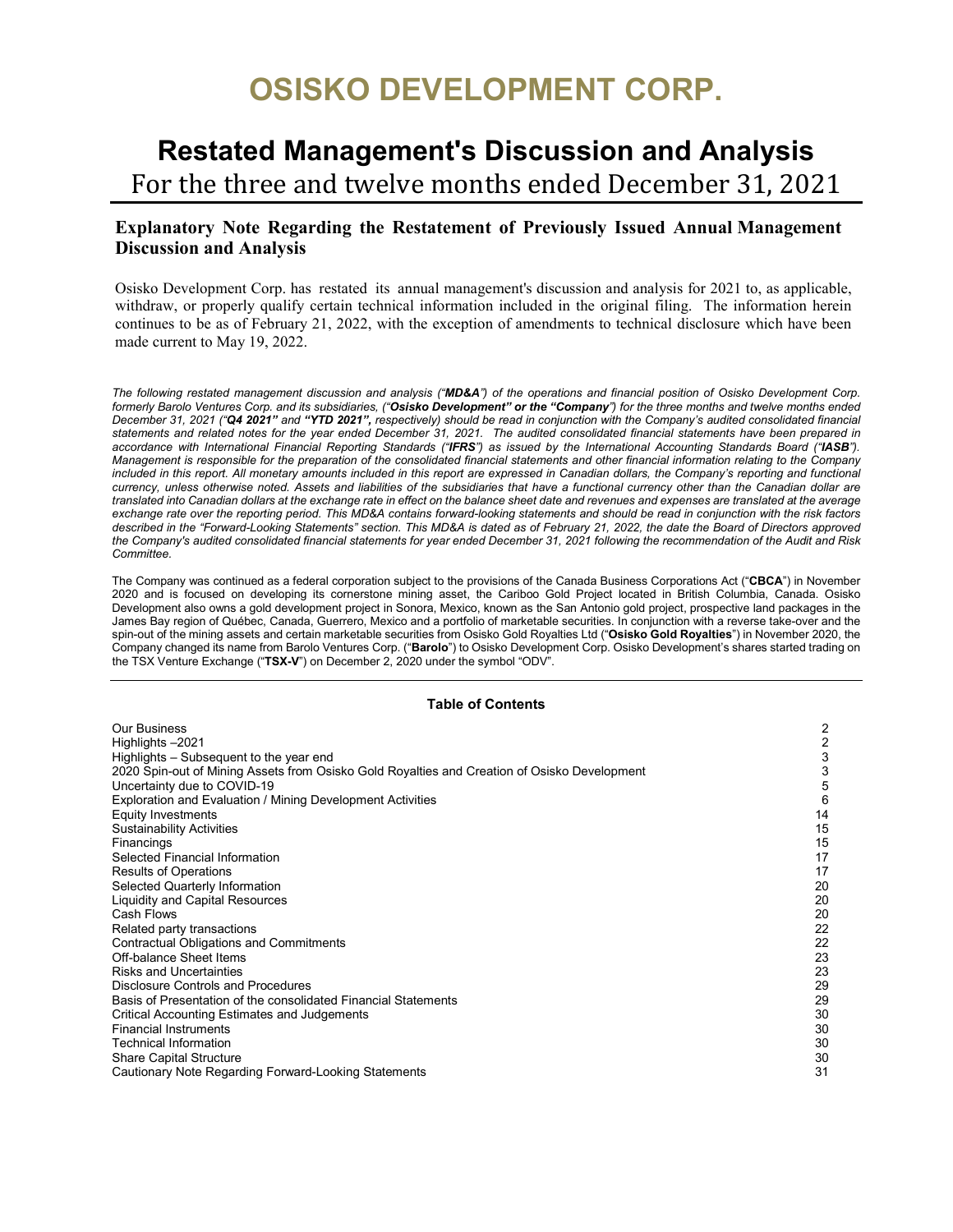# <span id="page-1-0"></span>**Our Business**

Osisko Development is focused on becoming a North American intermediate producer of precious metals, through curating development projects and investments with potential for value creation. The primary projects held by the Company as of December 31, 2021 is the Cariboo Gold Project (Permitting – British Columbia, Canada), which hosts projects proceeding to permitting and possible development and test mining. In addition, the Company holds the San Antonio Gold Project (Permit Amendment – Sonora, Mexico), which is subject to continued exploration and pending processing of stockpiled material.

While working through updating technical reporting and permitting stages for its Cariboo gold project, the Company will continue producing gold at its Bonanza Ledge II Project. The Company cautions that the decision to undertake test mining at Bonanza Ledge II has been taken without the benefit of a feasibility study of mineral reserves, demonstrating economic and technical viability, and, as a result there may be increased uncertainty of achieving any particular level of recovery of material or the cost of such recovery. The Company cautions that historically, such projects have a much higher risk of economic and technical failure. There is no guarantee that production will continue as anticipated or at all or that anticipated production costs will be achieved. The failure to continue production may have a material adverse impact on the Company's ability to generate revenue and cash flow to fund operations. Failure to achieve the anticipated production costs may have a material adverse impact on the Company's cash flow and potential profitability. In continuing current operations at Bonanza Ledge II, as contemplated, the Company will not be basing its decision to continue such operations on a feasibility study of mineral reserves demonstrating economic and technical viability. The Company cautions that test mining at Bonanza Ledge II could be suspended at any time.

On January 25, 2022, the Company entered into a definitive agreement to acquire 100% of Tintic Consolidated Metals LLC ("**Tintic**"), (the **"Transaction"**). On completion of the Transaction, the Company will acquire 100% ownership of the producing Trixie test mine, as well as mineral claims covering more than 17,000 acres in Central Utah's historic Tintic Mining District. Tintic's recent discovery of an high grade structure and ongoing exploration work has demonstrated significant potential for expansion and further discovery both at the Trixie mine and the broader land package. The imminent acquisition of Tintic, further accelerates Osisko Development's path towards becoming a mid-tier gold producer and adds another opportunity for the Company to develop another project in its portfolio, at a low capital cost given the infrastructure already in place. The Company cautions that the owners of Tintic have taken the decision to commence production at Trixie in the form of small scale underground mining and batch vat leaching without the benefit of a feasibility study, or reported mineral resources or mineral reserves, demonstrating economic and technical viability, and, as a result there may be increased uncertainty of achieving any particular level of recovery of material or the cost of such recovery. The Company cautions that historically, such projects have a much higher risk of economic and technical failure. There is no guarantee that production will continue as anticipated or at all or that anticipated production costs will be achieved. The failure to continue production would have a material adverse impact on the Company's ability to generate revenue and cash flow to fund operations. Failure to achieve the anticipated production costs would have a material adverse impact on the Company's cash flow and potential profitability. The Company cautions that historically, such projects have a much higher economic or technical risks. In continuing current operations at Trixie after closing, the Company will not be basing its decision to continue such operations on a feasibility study, or reported mineral resources or mineral reserves demonstrating economic and technical viability.

The evaluation and development of the Company's various projects is dependent on management's ability to secure additional financings in the future, refer to *Liquidity and Capital Resources* section below.

#### <span id="page-1-1"></span>**Highlights –2021**

- In the first quarter of 2021, the Company closed a non-brokered private placement in two tranches, for gross proceeds of approximately \$79.8 million and completed a bought deal brokered private placement for aggregate gross proceeds of approximately \$33.6 million.
- 152,500 meters were drilled in 2021 on the Cariboo Gold Project as part of the exploration and category conversion drill program to support ongoing technical work. Refer to *Exploration and Evaluation / Mining Development Activities* section for key results.
- The Company received the Notice of Work permit to commence development to collect an underground bulk sample at its Cariboo Gold Project.
- The Company obtained approval of amendments to Mines Act Permits M-238 and M-198 allowing for the expansion of the existing Bonanza Ledge II underground mine.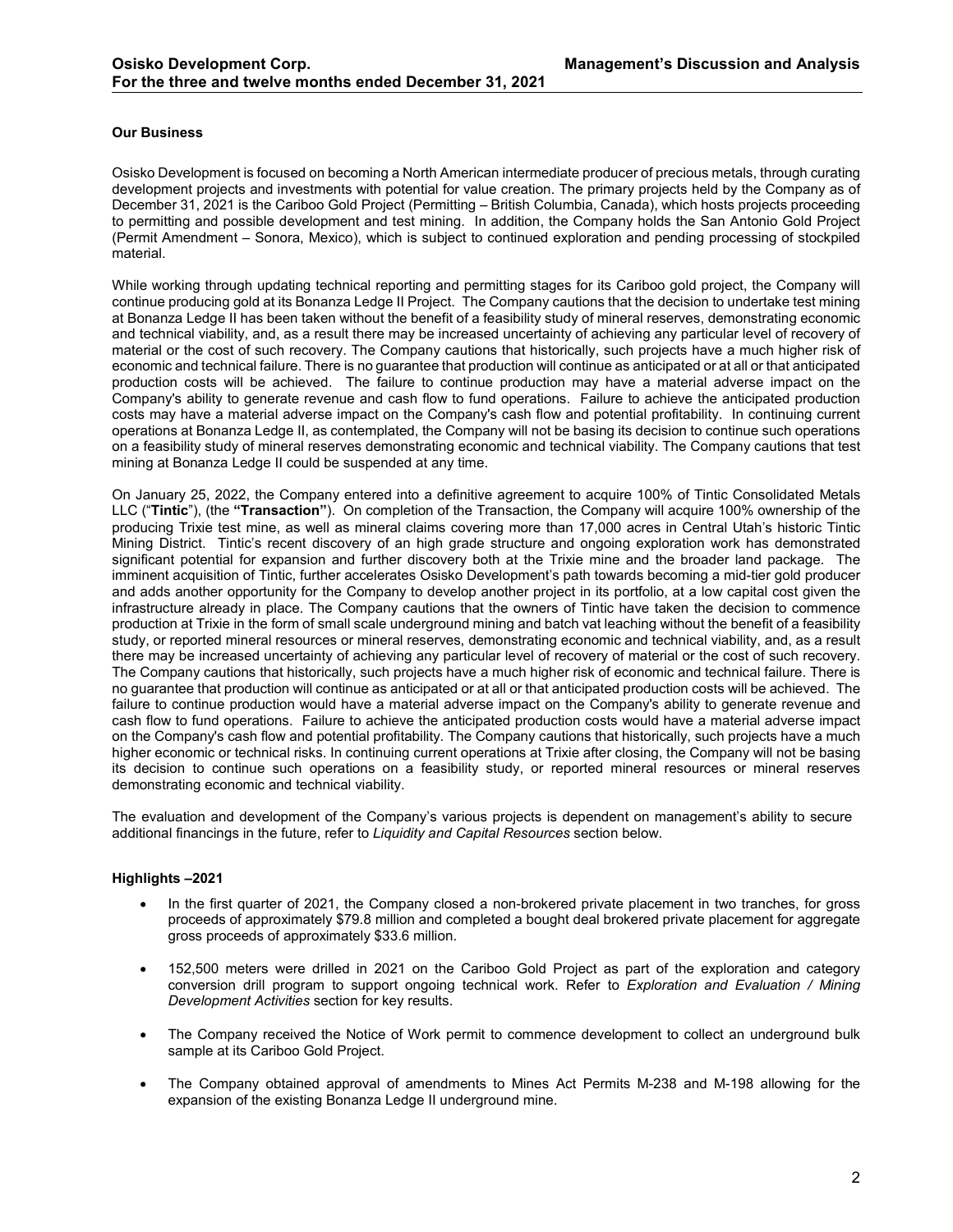- The TSX-V approved the listing of the Company's 14,789,258 outstanding share purchase warrants under the symbol ODV.WT effective at market open on October 25, 2021. Each warrant entitles the holder thereof to acquire one common share of the Company at a price of CDN \$10.00 per share at any time prior to December 1, 2023.
- Construction of the heap leach pad and Carbon-In-Column processing plant at Sapuchi Minera was completed in Q4 2021.
- Earned \$7.7 million in revenues and recognized a total impairment of \$54.4 million during the year ended December 31, 2021 in relation to its Bonanza Ledge II Project. Refer to *Exploration and Evaluation / Mining Development Activities* section*.*
- The Company recognized an impairment of \$42.7 million in Q4 2021 on certain exploration and evaluation properties, as its focus in the near term will be on its primary assets. Refer to *Exploration and Evaluation / Mining Development Activities* section*.*
- The cash position of the Company as at December 31, 2021 was approximately \$33.4 million.

#### <span id="page-2-0"></span>**Highlights – Subsequent to the year end**

- On January 25, 2022, entered into a definitive agreements to acquire 100% of Tintic for total consideration of US\$177 million, of which approximately US\$54 million will be paid in cash upon closing. In addition, the Company will pay to IG Tintic and Ruby Hollow (the "**Vendors**"): (i) US\$12.5 million in deferred payments (ii) a 2% NSR royalty, with a 50% buyback right in favour of Osisko Development exercisable within 5 years; and (iii) other contingent payments, rights and obligations. Refer to *Exploration and Evaluation / Mining Development* Activities section.
- On February 7, 2022, the Company announced a non-brokered private placement for the "issuance of 31,500,000 units at a price of US\$3.50 per unit, for total gross proceeds of up to approximately US\$110.3 million. The Company may elect to increase the size of the non-brokered private placement, by issuing additional units subject to TSX-V approval. The proceeds of the non-brokered private placement will be held in escrow until certain conditions are met, among other things including the completion of the listing of the Company's common shares on the New York Stock Exchange.

Each unit consists of one common share and one common share purchase warrant. Each warrant is exercisable at a price of US\$6.00 per common share for a period of 5 years from the date of closing.

• On February 9, 2022, the Company entered into an amended letter of engagement with Eight Capital (acting on behalf of a syndicate of underwriters), on a bought-deal private placement basis, to purchase 20,225,000 subscription receipts at a price of \$4.45 per unit (the "**Issue Price**")for aggregate proceeds of \$90 million (the "**Offering**"). Each unit will be comprised of one common share of the Company and one common share purchase warrant. Each warrant is exercisable at a price of \$7.60 and expiring 60 months from closing.

The Company has granted the underwriters an option, exercisable in whole or in part up to 48 hours prior to the closing of the Offering, to purchase up to an additional aggregate amount of 3,033,750 subscription receipts and/or units at the Issue Price, for additional gross proceeds of up to \$13.5 million.

The gross proceeds from the Offering, net of expenses of the underwriters and 50% of the commissions payable to the underwriters in respect of the subscription units, will be placed into escrow and will be released immediately prior to the completion of the Company's proposed acquisition of Tintic.

#### <span id="page-2-1"></span>**2020 Spin-out of Mining Assets from Osisko Gold Royalties and Creation of Osisko Development**

On October 5, 2020, Osisko Gold Royalties and Barolo announced a binding letter agreement (the "**Letter Agreement**") outlining the terms upon which Osisko Gold Royalties would transfer certain mining properties (or securities of the entities that directly or indirectly own such mining properties), including the Cariboo Gold Project, and a portfolio of marketable securities, to Barolo in exchange for common shares of Barolo, which resulted in a "Reverse Take-Over" of Barolo (the "**RTO**") under the policies of the TSX-V.

As part of the RTO, Osisko Gold Royalties and Barolo entered into an engagement letter with Canaccord Genuity Corp. and National Bank Financial Inc., on behalf of a syndicate of underwriters (collectively, the "Underwriters"), pursuant to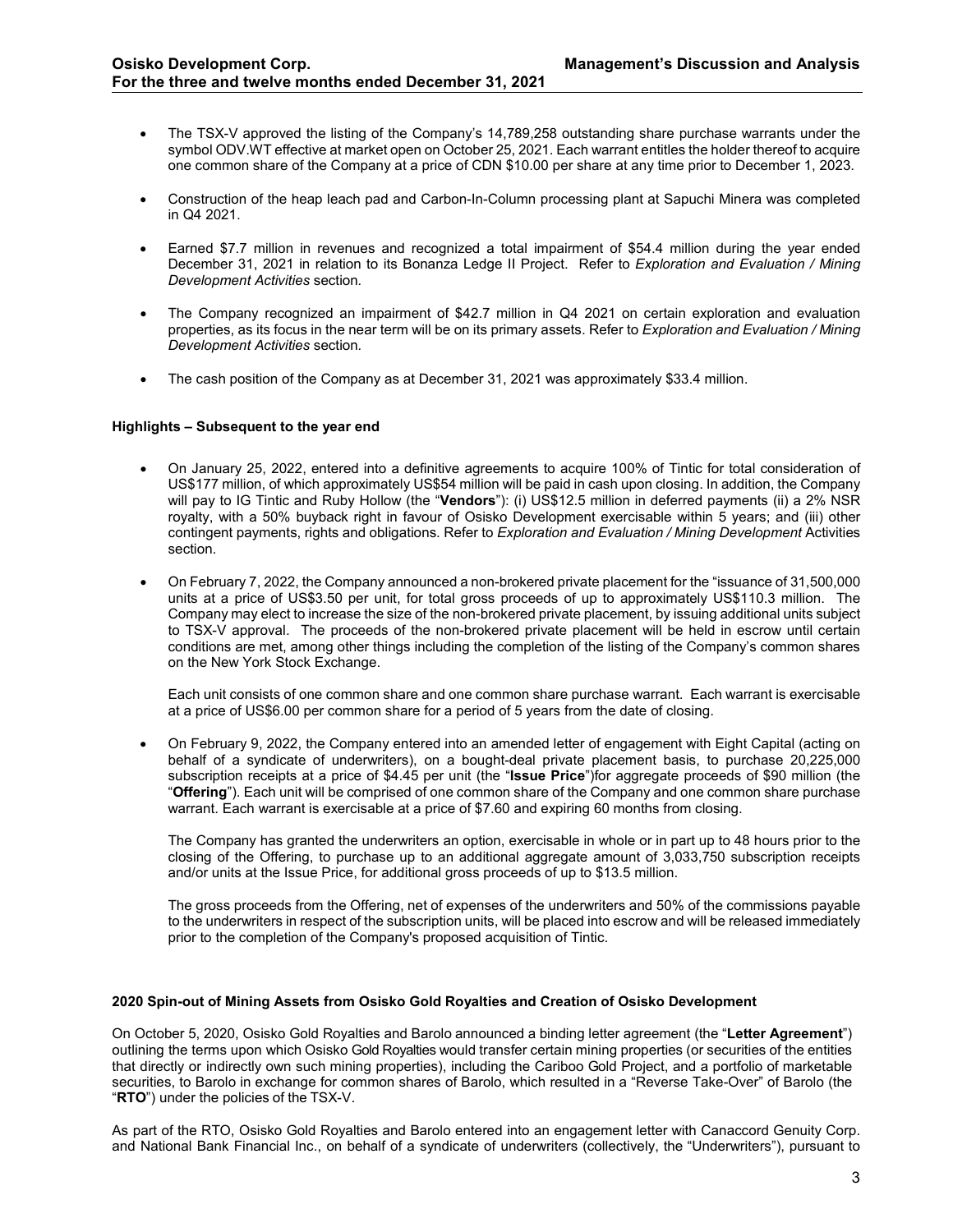which the Underwriters agreed to sell, on a "bought deal" private placement basis, 13,350,000 subscription receipts of Osisko Subco (as defined below under the section *Transaction Particulars*) (the "Subscription Receipts") at a subscription price of \$7.50 per Subscription Receipt for gross proceeds of \$100.1 million (the "Financing"). Each Subscription Receipt entitled the holder thereof to receive, for no additional consideration and without further action on the part of the holder thereof, on or about the date that the RTO is completed, one common share of Osisko Development after giving effect to a 60:1 consolidation of the common shares of Barolo (each, a "Osisko Development Share") and one-half-of-one warrant to purchase an Osisko Development Share (each whole warrant, a "Warrant"). Each Warrant entitles the holder thereof to purchase one Osisko Development Share for \$10.00 for an 18-month period following the closing of the RTO (the maturity date was subsequently extended to December 1, 2023).

The Underwriters received a cash commission equal to 5.0% of the gross proceeds of the Financing; provided that a reduced cash commission equal to 2.0% was payable to the Underwriters in respect of subscribers on the President's List.

The Financing was closed on October 29, 2020, with the gross proceeds of the Financing held in escrow until the closing of the transaction on November 25, 2020.

Prior to the closing of the RTO transaction, Osisko Gold Royalties acquired or retained, directly or through its subsidiaries, the following royalty or stream interests in the assets transferred to Osisko Development:

- 5% net smelter return ("NSR") royalty on the Cariboo gold project and Bonanza Ledge II Project
- 15% gold and silver stream on the San Antonio gold project ("**Gold and Silver Stream**")
- 3.0% NSR royalty on the James Bay and Guerrero exploration properties

The Cariboo Gold and Bonanza Ledge properties 5% NSR royalty is perpetual and is secured by a guarantee on all of Barkerville Gold Mines Limited ("**Barkerville**") movable and immoveable assets, including Barkerville's interest in the property and mineral rights, in an amount of not less than \$150 million. The security shall be first ranking, subject to permitted encumbrances.

Osisko Gold Royalties was also granted the following rights by Osisko Development and its subsidiaries: (i) a right of first refusal on all future royalties and streams to be offered by them; (ii) a right to participate in buybacks of existing royalties held by them; and (iii) other rights customary with a transaction of this nature.

Osisko Gold Royalties facilitated the acquisition of the San Antonio gold project in the state of Sonora, Mexico for US\$42.0 million to provide Osisko Development with near-term production and significant upside potential. In return, Osisko Gold Royalties, through its wholly owned subsidiary Osisko Bermuda Limited ("**Osisko Bermuda**"), acquired a 15% precious metal stream on the San Antonio gold project. Under the terms of the stream agreement, Osisko Bermuda will purchase 15% of the payable gold and silver from the San Antonio gold project at a price equal to 15% of the gold and silver daily market price. The initial term of the stream agreement is for 40 years and can be renewed for successive 10 year periods. The stream is also secured with a first priority lien of all the shares held in Sapuchi Minera by the Company.

The exploration package and equity portfolio contributed to Osisko Development provides further optionality and exposure to highly prospective projects in mining friendly jurisdictions.

#### Transaction Particulars

On October 23, 2020, a definitive amalgamation agreement (the "**Amalgamation Agreement**") in respect of the RTO was executed among Osisko Gold Royalties, Barolo, Osisko Development Holdings Inc. ("**Osisko Subco**"), a whollyowned subsidiary of Osisko Gold Royalties incorporated under the Business Corporations Act (British Columbia) (the "**BCBCA**"), and a wholly-owned subsidiary of Barolo ("**Barolo Subco**").

The Amalgamation Agreement provided for, among other things, a three-cornered amalgamation (the "**Amalgamation**") pursuant to which (i) Osisko Subco amalgamated with Barolo Subco under Section 269 of the BCBCA to form one corporation ("Amalco"), (ii) the security holders of Osisko Subco received securities of Osisko Development in exchange for their securities of Osisko Subco, (iii) Amalco merged into Barolo (by way of a voluntary dissolution) to form Osisko Development, and (iv) the transactions resulted in a RTO of Barolo in accordance with the policies of the TSX-V, all in the manner contemplated by, and pursuant to, the terms and conditions of the Amalgamation Agreement.

The Amalgamation Agreement was negotiated at arm's length between representatives of Osisko Gold Royalties and Barolo. As part of the RTO, Barolo: (i) changed its name to "Osisko Development Corp."; (ii) changed its stock exchange ticker symbol to "ODV"; (iii) consolidated its common shares on a 60:1 basis; (iv) adopted new by-laws and other corporate policies; adopted new security-based compensation arrangements; (vi) reconstituted the board of directors and management of Osisko Development; and continued its corporate existence under the *Canada Business Corporations Act*.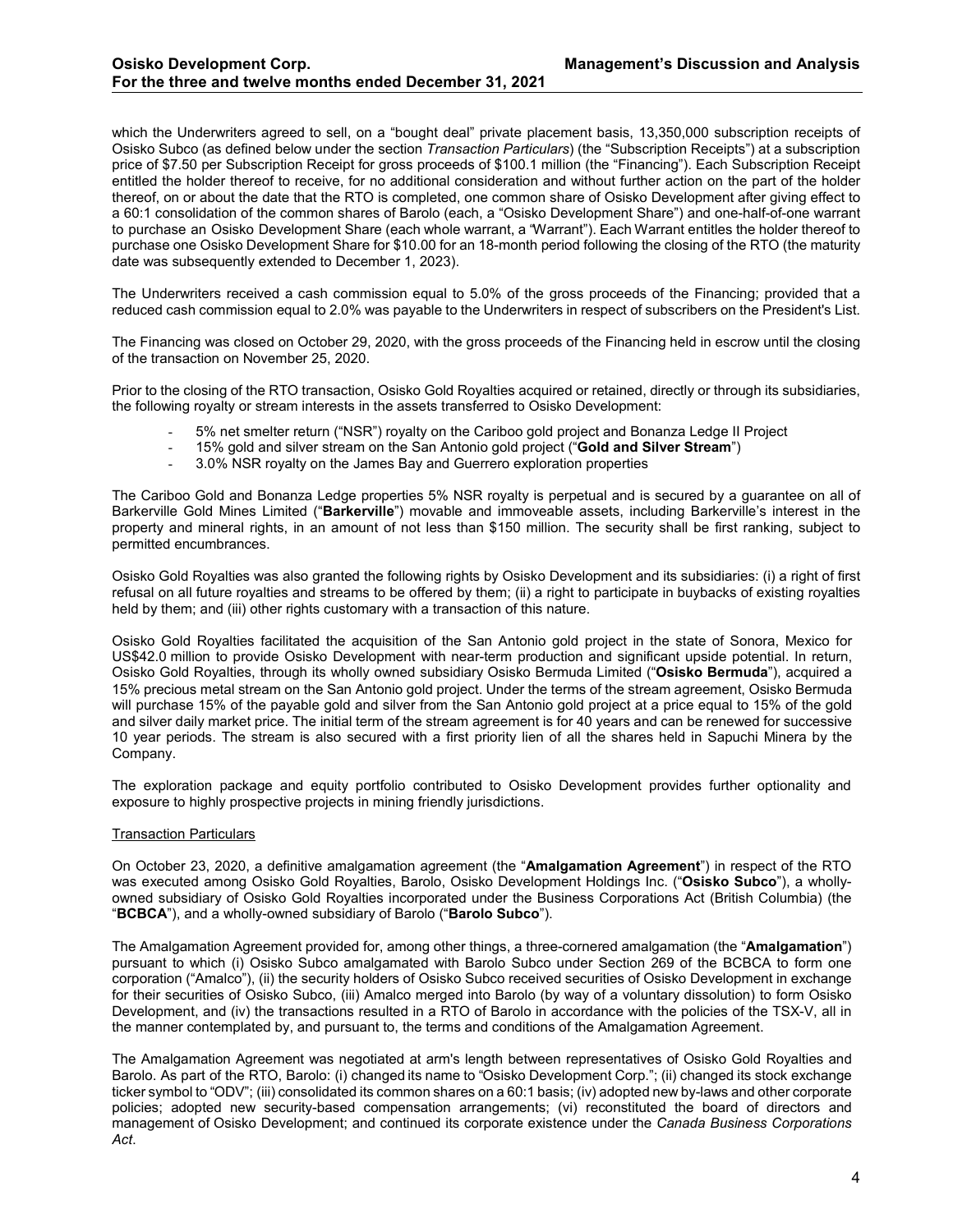Pursuant to the RTO, Osisko Gold Royalties received 100,000,100 Osisko Development Shares at a deemed price of \$7.50 per share, in exchange for the transfer of the contributed assets (valued at approximately \$750 million) to Osisko Development.

For further information on the particulars of the RTO, please refer to the joint news release of Osisko Gold Royalties and Barolo dated October 5, 2020. The full particulars of the RTO, the contributed assets and Osisko Development are described in a Filing Statement prepared in accordance with the policies of the TSX-V. A copy of the Filing Statement is available on SEDAR [\(www.sedar.com\)](http://www.sedar.com/) under Osisko Development's profile.

## Deemed acquisition of Barolo

The net assets of Barolo acquired were recorded at their estimated relative fair market value at the date of closing of the RTO and are summarized below:

| (In thousands of dollars)<br>Deemed consideration paid for the deemed acquisition of Barolo |              |
|---------------------------------------------------------------------------------------------|--------------|
| 233,395 common shares of Osisko Development deemed issued<br>Transaction fees               | 1.751<br>500 |
|                                                                                             | 2,251        |
| Net liabilities deemed assumed                                                              |              |
| Net liabilities of Barolo                                                                   | (164)        |
| Net cost of listing                                                                         | 2,415        |
|                                                                                             | 2.251        |
|                                                                                             |              |

# **Management and Board Composition**

The Board of Directors of Osisko Development includes as elected at the Company's annual general meeting on May 13, 2021: Sean Roosen (Chair); Charles E. Page (Lead Director); John Burzynski; Joanne Ferstman; Michele McCarthy; Duncan Middlemiss; and Éric Tremblay. Marina Katusa was subsequently appointed on May 26, 2021. Osisko Gold Royalties has the right to appoint nominees to the board of Osisko Development; such number of nominees will decrease if, as and when Osisko Gold Royalties decreases its ownership in Osisko Development over time.

Management of Osisko Development includes Sean Roosen (Chair and Chief Executive Officer); Chris Lodder (President); Luc Lessard (Chief Operating Officer); Alexander Dann (Chief Financial Officer & Vice President Finance); Andre Le Bel (Corporate Secretary); François Vézina (Senior Vice President, Project Development, Technical Services and Environment); Martin Ménard (VP, Engineering and Construction), Chris Pharness (Vice President, Sustainable Development); Maggie Layman (Vice President, Exploration); and a further technical team that was transferred from Osisko Gold Royalties to Osisko Development.

#### <span id="page-4-0"></span>**Uncertainty due to COVID-19**

The duration and full financial effect of the COVID-19 pandemic is unpredictable at this time, as are the measures taken by governments, companies and others to attempt to address the spread and impact of COVID-19. Any estimate of the length and severity of these developments is therefore subject to significant uncertainty, and accordingly estimates of the extent to which the COVID-19 may materially and adversely affect the Company's operations, financial results and condition in future periods are also subject to significant uncertainty. In the current environment, the assumptions and judgements made by the Company are subject to greater variability than normal, which could in the future significantly affect judgments, estimates and assumptions made by management as they relate to potential impact of the COVID-19 and could lead to a material adjustment to the carrying value of the assets or liabilities affected. The impact of current uncertainty on judgments, estimates and assumptions extends, but is not limited to, the Company's valuation of its longterm assets, including the assessment for impairment and impairment reversal. Actual results may differ materially from these estimates.

As a result of the COVID-19 pandemic, the Company took action to protect its employees, contractors and the communities in which it operates.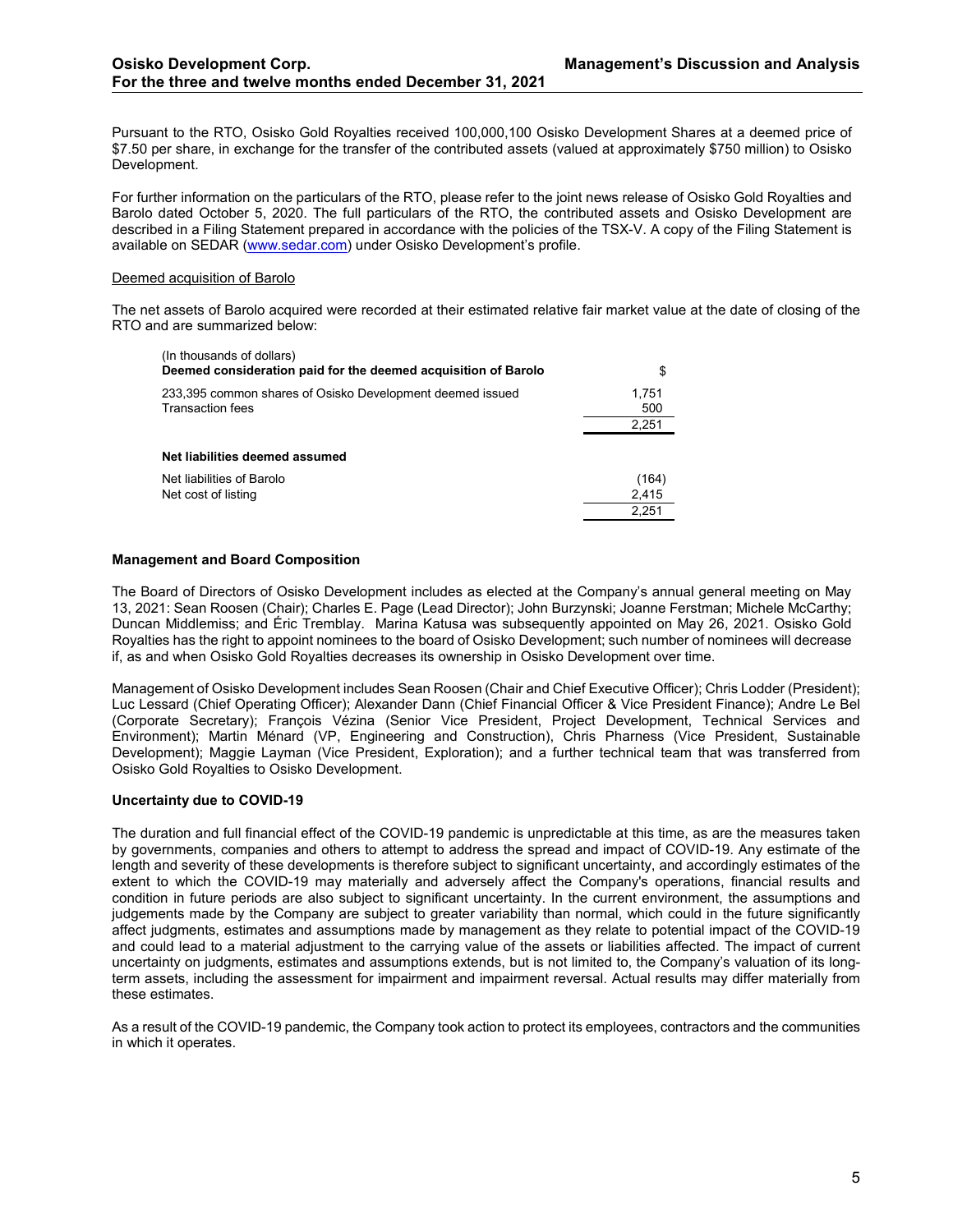# <span id="page-5-0"></span>**Exploration and Evaluation / Mining Development Activities**

#### Cariboo Gold Project

On November 21, 2019, Osisko Gold Royalties acquired the Cariboo Gold Project located in the historical Cariboo Mining District of central British Columbia, Canada, through the acquisition of Barkerville. The project was part of the Osisko Gold Royalties contributed assets that created the Company on November 25, 2020.

#### *Exploration activities and mineral resource estimate*

A total of 152,500 meters were drilled in 2021 on the Cariboo Gold Project as part of the exploration and category conversion drill program to support the ongoing technical work. The drilling commenced in January 2021 and was completed in October with up to 12 diamond drill rigs utilized during the campaign. By deposit, a total of 61,000 meters were drilled at Shaft, 50,000 meters at Valley, and 30,000 meters at Lowhee and 10,000 meters at Mosquito. An additional 1,500 meters were drilled at QR. The drilling confirmed down dip extensions of mineralized vein corridors and high-grade intercepts within the current mineral resource estimate. The mineral resource estimate incorporates eight deposit areas; the Shaft and Mosquito Creek deposits on Island Mountain, Cow and Valley deposits on Cow Mountain, and Lowhee, KL, BC Vein and Bonanza Ledge deposits on Barkerville Mountain at a cut-off grade of 2.1 g/t Au ("grams per metric tonne"). The cut off for Bonanza Ledge Deposit is 3.5 g/t Au. The objective of the 2021 exploration and delineation program is to convert inferred resources to indicated resources to support reserves for the ongoing advanced technical studies and to increase overall ounces in the inferred and indicated resource categories by exploring the depth and strike potential of the known deposits.

In Q4 2021, the Company announced drilling results from the exploration and category conversion diamond drill program campaign which included assays on Mosquito and Shaft Zones (Island Mountain), Valley Zone (Cow Mountain) and Lowhee Zone (Barkerville Mountain). The drilling results are highlighted below:

| <b>HOLE ID</b> |           | FROM (M) | TO (M) | <b>LENGTH (M)</b> | AU (G/T) | <b>TARGET</b> |
|----------------|-----------|----------|--------|-------------------|----------|---------------|
| IM-21-151      |           | 162.20   | 166.65 | 4.45              | 16.27    | Shaft         |
| IM-21-146      |           | 263.30   | 270.20 | 6.90              | 9.37     | Shaft         |
| IM-21-145      |           | 300.70   | 310.85 | 10.15             | 12.60    | Shaft         |
| IM-21-145      | including | 307.35   | 307.85 | 0.50              | 102.00   | Shaft         |
| IM-21-144      |           | 275.40   | 277.05 | 1.65              | 31.07    | Shaft         |
| IM-21-144      |           | 344.75   | 348.30 | 3.55              | 19.35    | Shaft         |
| IM-21-141      |           | 231.25   | 237.00 | 5.75              | 12.18    | Shaft         |
| IM-21-140      |           | 411.30   | 422.00 | 10.70             | 5.61     | Shaft         |
| IM-21-140      | including | 414.10   | 415.50 | 1.40              | 40.20    | Shaft         |
| IM-21-128      |           | 49.00    | 54.00  | 5.00              | 19.43    | Shaft         |
| IM-21-126      |           | 425.90   | 434.70 | 8.80              | 8.90     | Shaft         |
| IM-21-126      |           | 580.90   | 585.00 | 4.10              | 15.99    | Shaft         |
| IM-21-125      |           | 384.25   | 390.20 | 5.95              | 10.54    | Shaft         |
| IM-21-109      |           | 143.50   | 149.30 | 5.80              | 21.33    | Shaft         |
| IM-21-109      | including | 148.35   | 149.30 | 0.95              | 117.00   | Shaft         |
| IM-21-097      |           | 178.00   | 184.30 | 6.30              | 8.27     | Shaft         |
| IM-21-097      |           | 395.30   | 397.55 | 2.25              | 35.68    | Valley        |
| IM-21-097      | Including | 397.05   | 397.55 | 0.50              | 155.50   | Valley        |
| IM-21-093      |           | 402.20   | 408.00 | 5.80              | 9.85     | Shaft         |
| IM-21-090      |           | 200.60   | 203.00 | 2.40              | 48.10    | Shaft         |
| IM-21-090      | Including | 201.50   | 202.40 | 0.90              | 117.00   | Shaft         |
| IM-21-090      |           | 464.75   | 477.00 | 12.25             | 5.50     | Valley        |
| IM-21-089      |           | 31.20    | 37.75  | 6.55              | 20.40    | Shaft         |
| IM-21-089      | Including | 31.20    | 31.80  | 0.60              | 92.30    | Shaft         |
| IM-21-088      |           | 209.60   | 213.00 | 3.40              | 15.48    | Mosquito      |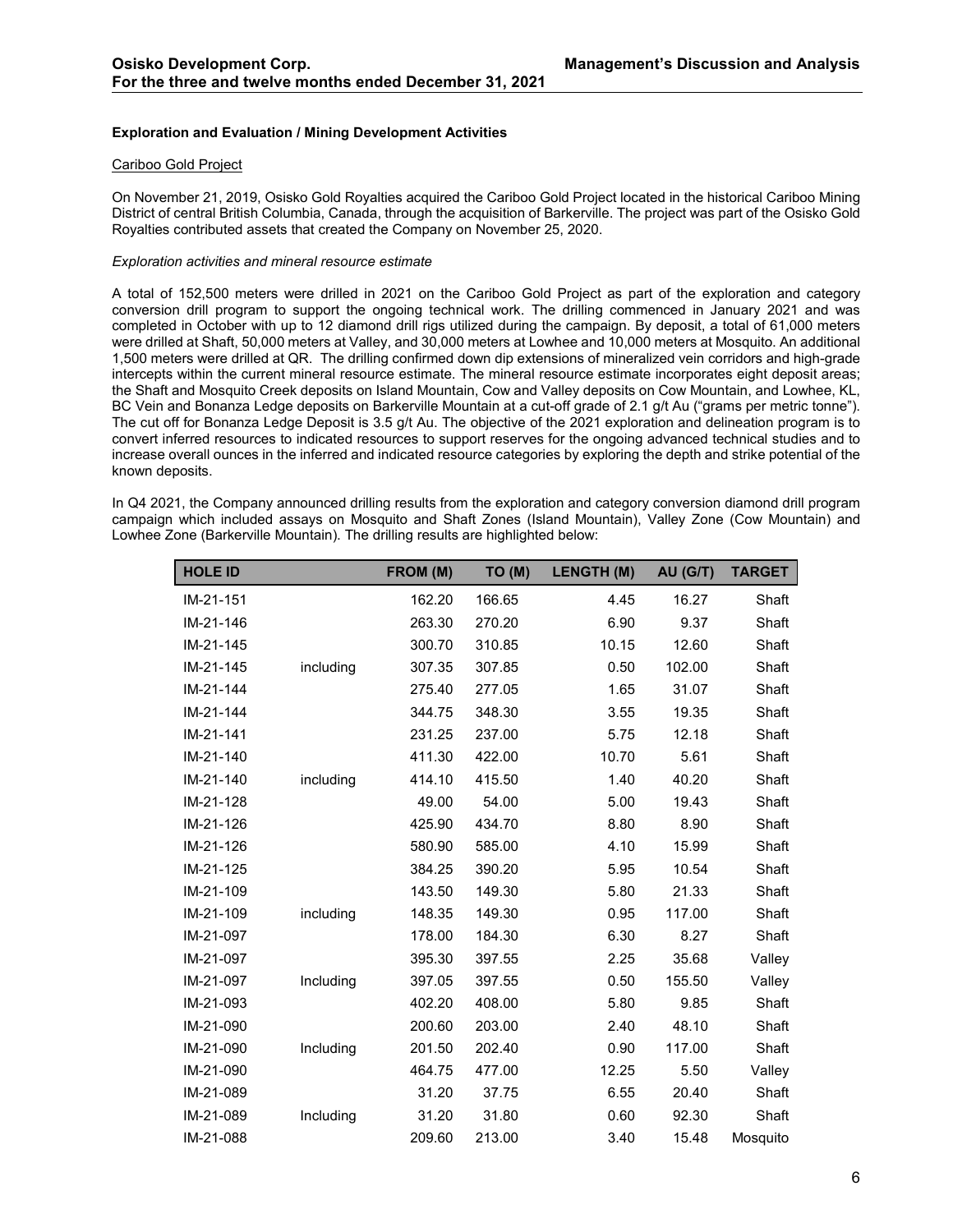| CM-21-058 |           | 124.60 | 130.35 | 5.75  | 11.12   | Valley |
|-----------|-----------|--------|--------|-------|---------|--------|
| CM-21-056 |           | 159.70 | 163.20 | 3.50  | 27.24   | Valley |
| CM-21-056 | Including | 160.25 | 161.45 | 1.20  | 74.10   | Valley |
| CM-21-055 |           | 218.85 | 219.40 | 0.55  | 93.60   | Valley |
| CM-21-051 |           | 255.25 | 259.35 | 4.10  | 28.45   | Valley |
| CM-21-045 |           | 160.30 | 164.15 | 3.85  | 19.95   | Valley |
| CM-21-045 |           | 241.00 | 247.20 | 6.20  | 12.12   | Valley |
| CM-21-045 | Including | 241.55 | 242.25 | 0.70  | 93.30   | Valley |
| CM-21-044 |           | 293.00 | 303.45 | 10.45 | 15.87   | Valley |
| CM-21-044 | Including | 299.80 | 300.55 | 0.75  | 66.20   | Valley |
| CM-21-044 | Including | 301.40 | 302.05 | 0.65  | 81.90   | Valley |
| CM-21-044 | and       | 302.65 | 303.45 | 0.80  | 62.30   | Valley |
| CM-21-043 |           | 329.75 | 337.05 | 7.30  | 11.99   | Valley |
| CM-21-043 |           | 481.20 | 493.90 | 12.70 | 7.09    | Valley |
| CM-21-042 |           | 249.40 | 257.50 | 8.10  | 7.98    | Valley |
| CM-21-041 |           | 244.80 | 245.30 | 0.50  | 112.5   | Valley |
| CM-21-041 |           | 292.05 | 303.40 | 11.35 | 7.38    | Valley |
| CM-21-041 |           | 308.80 | 309.75 | 0.95  | 115.5   | Valley |
| CM-21-039 |           | 119.10 | 137.00 | 17.90 | 6.51    | Valley |
| CM-21-038 |           | 293.95 | 296.55 | 2.60  | 19.37   | Valley |
| CM-21-038 |           | 329.80 | 341.20 | 11.40 | 13.32   | Valley |
| CM-21-038 | including | 337.70 | 339.00 | 1.30  | 47.4    | Valley |
| CM-21-035 |           | 99.20  | 102.10 | 2.90  | 17.6    | Valley |
| CM-21-034 |           | 153.20 | 154.30 | 1.10  | 84.1    | Valley |
| CM-21-033 |           | 109.00 | 113.50 | 4.50  | 16.63   | Valley |
| CM-21-033 | including | 110.15 | 110.65 | 0.50  | 100     | Valley |
| CM-21-031 |           | 33.95  | 35.00  | 1.05  | 63.9    | Valley |
| BM-21-049 |           | 198.80 | 214.00 | 15.20 | 19.03   | Lowhee |
| BM-21-049 | Including | 204.85 | 205.35 | 0.50  | 482.00  | Lowhee |
| BM-21-047 |           | 121.00 | 128.75 | 7.75  | 158.40  | Lowhee |
| BM-21-047 | Including | 124.40 | 124.90 | 0.50  | 2420.00 | Lowhee |
| BM-21-046 |           | 193.85 | 201.00 | 7.15  | 16.46   | Lowhee |
| BM-21-046 | Including | 197.45 | 198.45 | 1.00  | 103.50  | Lowhee |
| BM-21-039 |           | 253.10 | 253.60 | 0.50  | 157.50  | Lowhee |
| BM-21-037 |           | 151.95 | 161.00 | 9.05  | 6.77    | Lowhee |

Further details on the exploration drilling results, can be viewed in the Company's press releases filed on SEDAR (<u>www.sedar.com</u>) dated April 12, 2021, May 19, 2021, June 15, 2021, June 24, 2021, June 29, 2021, July 6, 2021, July 21, 2021, August 11, 2021, August 25, 2021, October 5, 2021, October 19, 2021, October 26, 2021, November 11, 2021, November 24, 2021, December 7, 2021.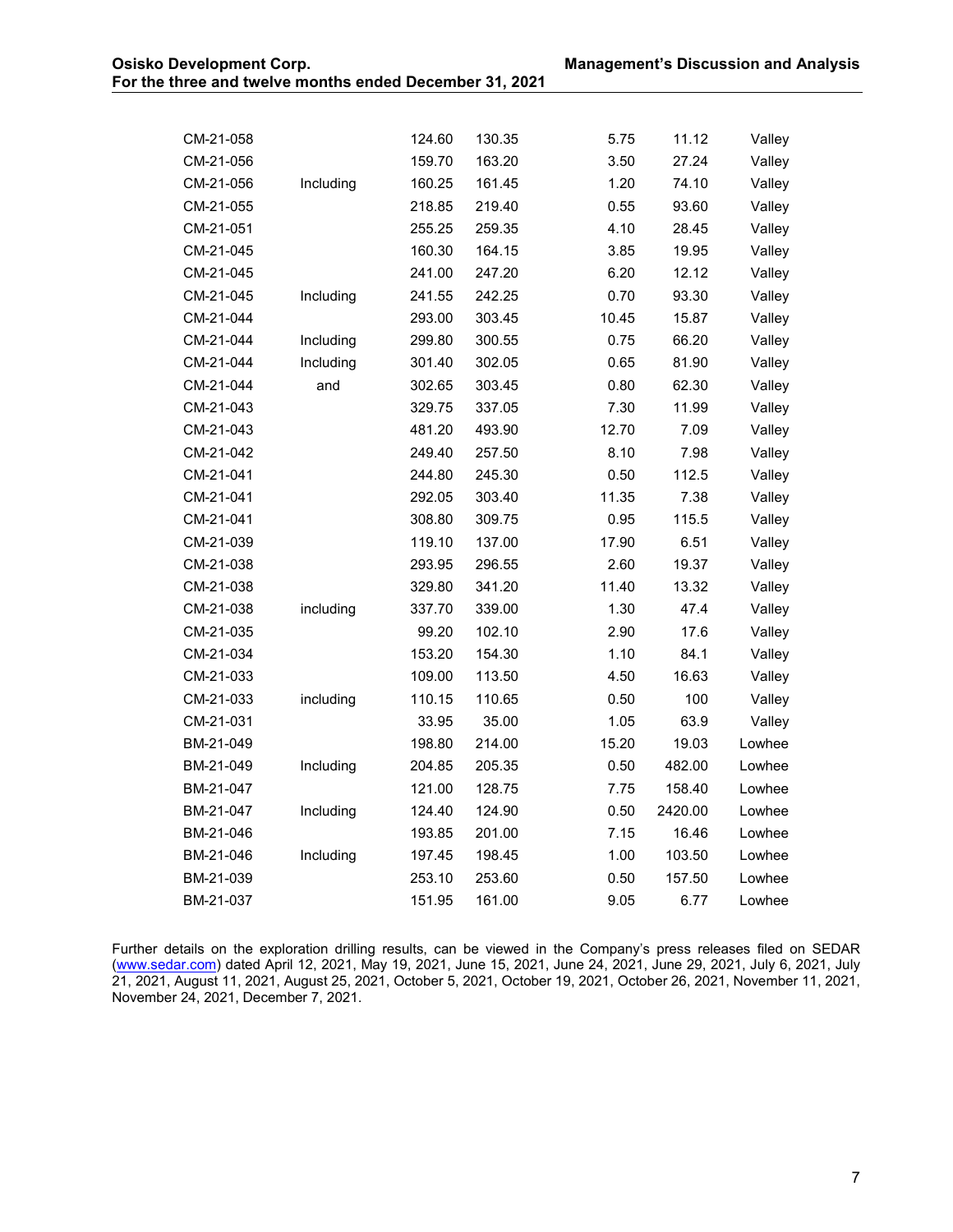In October 2020, Osisko Gold Royalties announced an updated mineral resource estimate in an underground scenario for the Cariboo Gold Project consisting of an estimated Measured Resource of 240,000 tonnes grading at 5.1 g/t Au for a total of 39,000 ounces of gold, and Indicated Resource of 21,201,000 tonnes grading at 4.6 g/t Au for a total of 3,161,000 ounces, and an Inferred Resource of 21,649,000 tonnes grading 3.9 g/t Au for a total of 2,721,000 ounces.. Resource grades have some built-in dilution integrated through the process of modelling of "vein corridors" as opposed to individual veins. Metallurgical testing has shown that the mineralization can be effectively upgraded by flotation and x-ray transmission ore-sorting, owing to the strong association of gold with pyrite. The concentrates can then be processed at the wholly-owned QR mill.

The mineral resource estimate is built upon nearly 500,000 meters of core from the 2015 to 2019 drill campaigns, and historically verified drill data using a total of 2,218 drill holes. A strong understanding of the controls of mineralization enabled Osisko Development's technical team to construct a mineral resource estimate constrained by lithology, alteration, structure and mineralization.

| Category                         | <b>Deposit</b>                                | <b>Tonnes</b> | Grade    | <b>Ounces</b> |
|----------------------------------|-----------------------------------------------|---------------|----------|---------------|
|                                  |                                               | (000)         | (Au g/t) | (000)         |
| <b>Measured</b>                  | <b>Bonanza Ledge</b>                          | 240           | 5.10     | 39            |
|                                  | Bonanza Ledge                                 | 86            | 3.88     | 11            |
|                                  | <b>BC</b> Vein                                | 1,192         | 4.68     | 179           |
| Indicated                        | KL                                            | 393           | 3.32     | 42            |
|                                  | Lowhee                                        | 381           | 3.72     | 46            |
|                                  | Mosquito                                      | 783           | 5.95     | 150           |
|                                  | Shaft                                         | 10,889        | 4.70     | 1,644         |
|                                  | Valley                                        | 1,744         | 4.49     | 251           |
|                                  | Cow                                           | 5,734         | 4.55     | 838           |
| <b>Total Indicated Resources</b> |                                               | 21,202        | 4.64     | 3,161         |
|                                  | <b>BC</b> Vein                                | 472           | 3.94     | 60            |
|                                  | KL                                            | 1,926         | 2.93     | 181           |
| Inferred                         | Lowhee                                        | 1,032         | 3.16     | 105           |
|                                  | Mosquito                                      | 1,348         | 4.79     | 208           |
|                                  | Shaft                                         | 7,913         | 4.25     | 1,081         |
|                                  | Valley                                        | 5,683         | 3.95     | 722           |
|                                  | Cow                                           | 3,276         | 3.45     | 364           |
|                                  | <b>Total Measured and Indicated Resources</b> | 21,442        | 4.64     | 3,200         |
| <b>Total Inferred Resources</b>  |                                               | 21,650        | 3.91     | 2,721         |

#### **Cariboo Gold Project Mineral Resource Estimate at 2.1 g/t Au cut-off**

#### **Mineral Resource Estimate notes:**

1. The independent and qualified persons for the mineral resource estimates, as defined by NI 43-101, are Christine Beausoleil, P.Geo., and Carl Pelletier, P.Geo. (InnovExplo Inc.). The effective date of the mineral resource estimate is October 5, 2020.

- 2. These mineral resources are not mineral reserves as they do not have demonstrated economic viability.
- 3. The mineral resource estimate follows CIM Definition Standards.

4. A total of 334 vein zones were modelled for the Cow Mountain (Cow and Valley), Island Mountain (Shaft and Mosquito), Barkerville Mountain (BC Vein, KL, and Lowhee) deposits and one (1) gold zone for Bonanza Ledge. A minimum true thickness of 2.0 m was applied, using the grade of the adjacent material when assayed or a value of zero when not assayed.

5. The estimate is reported for a potential underground scenario at cut-off grade of 2.1 g/t Au. The cut-off grades were calculated using a gold price of US\$1,350 per ounce.

The vein corridors comprising the Cariboo gold resource estimate are modelled to an average depth of 350 meters and exploration drilling has intersected mineralization at depths below 700 meters from surface. The Company will continue with the systematic exploration to further define and expand the known zones and develop greenfield targets on the remaining land package. The Company intends to drill from the underground infrastructure once permitting and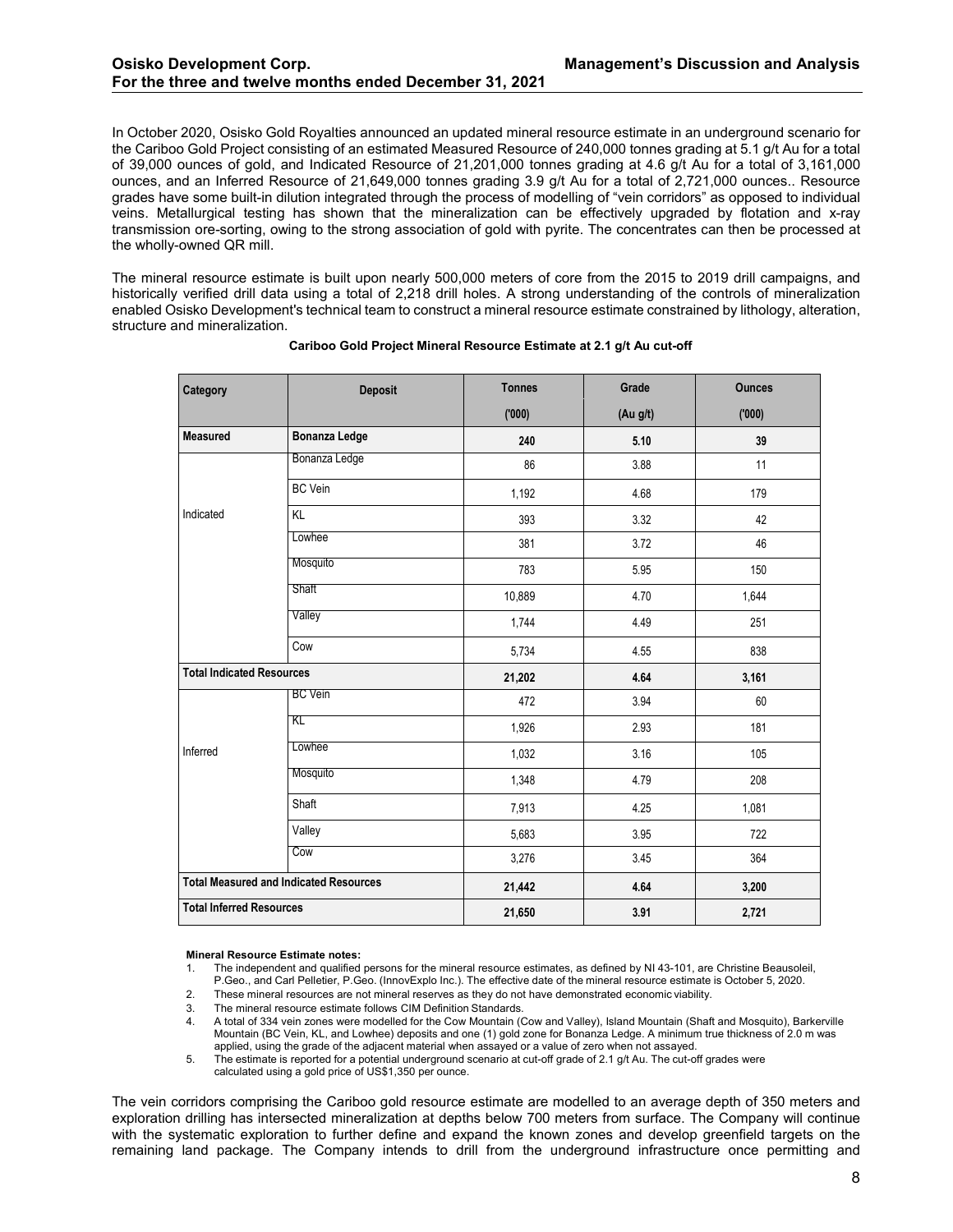construction of an exploration drift is complete. The robust 3D litho-structural model that defines the controls of mineralization allows the exploration team to define additional mineral resources much more efficiently, with a high hit rate (80% of the drill holes intersect potentially economic mineralization), lowering the cost per discoverable ounce. This model can be applied to the remaining 65 kilometers of strike.

For more information, refer to Barkerville Gold Mines NI 43-101 Technical Report entitled "*NI 43-101 Technical Report and Mineral Resource Estimate for the Cariboo Gold Project, British Columbia, Canada*" (the "**Technical Report**") filed on SEDAR [\(www.sedar.com\)](http://www.sedar.com/) on November 25, 2020 under the Company's profile.

#### *Permitting and Environmental Assessment ("EA") Process*

On October 27, 2021 the Province of British Columbia, Lhtako Dené First Nation and the Company announced the approval of amendments to Mines Act Permits M-238 and M-198 allowing for the expansion of the existing Bonanza Ledge II underground mine. These amendments support the ongoing employment of 127 workers at the mine. The expansion of the Bonanza Ledge II Project allows for continuity of certain mining activities while the Cariboo Gold Project environmental assessment proceeds. The permitting process is still on schedule with granting of the permits anticipated by September 2022.

Osisko Development started an Environmental Assessment Process in spring of 2019 for the Cariboo Gold Project located in British Colombia. The project as completed several milestones to obtaining the EA Certificate planned in Q4 2022. The following is a summary of the steps completed and to be completed to obtain the EA Certificate that will grant the Company the right to apply for the permit of the Cariboo Gold Project

The following is summary of steps towards EA certification in September 2022

- Early Engagement Completed, initial project description and summary of engagement
- $\checkmark$  EA Readiness Decision Completed, detailed project description, received notice of consent
- $\checkmark$  Processing planning Completed
- $\checkmark$  Application Development & Review Application submitted and under review
- □ Effects of Assessment<br>□ Recommendation
- □ Recommendation<br>□ Decision
- □ Decision<br>□ Post Cer
- Post Certificate

# **Cariboo Gold Project - Status in the BC Environmental Assessment Process**



\*CGP refers to the Cariboo Gold Project. \*EAO refers to Environmental Assessment Office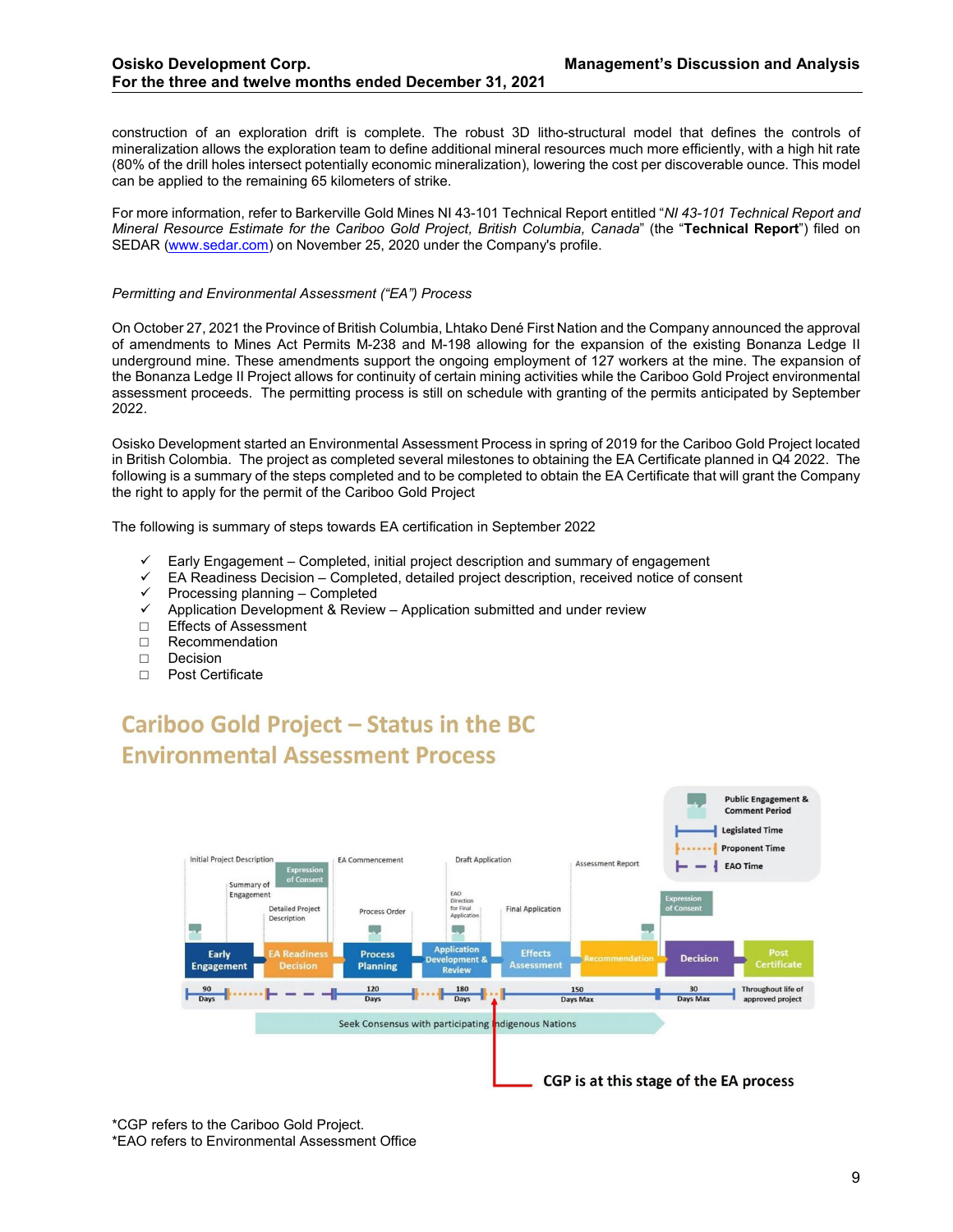# *Mineralized Material Sorting Technology and Advanced Mining Equipment*

Osisko Development commissioned TOMRA in the last quarter of 2020 to complete material sorting tests using a XRT sensor (x-ray transmission) on a sample of approximately 2,200kg of mineralized material coming from the Cariboo Gold project. After screening to remove the fine particles (size less than 10mm), approximately 1,800kg of sample, corresponding to medium grade mineralized material typically encountered around high grade veins and replacements, was tested by the Tomra Sorter. In April 2021, the Company announced positive results of the recent test work aimed at confirming the use of mineralized material sorting to improve the processed grade of mineral resources at the Cariboo Gold Project. Details on the results of the test work can be viewed in the Company's press release dated April 22, 2021. In Q4 2021, the Company completed the mechanical installation of the Steinert Ore Sorter. Following the electrical installation to be done in February 2022, commissioning is expected to be completed by the beginning of Q2 2022.

In Q4 2020, the Company leased a MT720 Roadheader for 12 months, which was used for testing purposes in the first half of 2021 at the Bonanza Ledge II Project. The Roadheader was re-purposed in the second half of 2021 to build the Cow Mountain Portal. Currently it is held in containment inside the portal along with winter protection awaiting the start of the development of the Lowhee underground exploration ramp. The Cow exploration ramp will gain access to a 10,000 tonne bulk sample that was permitted in 2021 under a mineral exploration (MX) permit MX-4-561. Underground development with the Roadheader is required to reach the bulk sample location and mineralized material is expected to be processed in Q4 2022. Underground exploration will also take place as part of this work. Benefits expected to be realized from the Roadheader include, safer development for operators, reduced overbreak, faster development rate, improved integrity of the Cariboo Gold ground and better drift profile and improved ground conditions. The leased MT720 Roadheader was purchased in Q1 2022. Two additional Roadheaders (MH621) have also been ordered from Sandvik Canada in Q4 2021, which are expected to arrive on site in Q4 2022 and the first half of 2023.

#### Bonanza Ledge II Project

In March 2021, processing of mineralized material commenced at the Bonanza Ledge II Project, generating \$7.7 million in revenues for the year ended December 31, 2021. The Company recognized an impairment on its Bonanza Ledge II Project of \$58.4 million during the year ended December 31, 2021, triggered by continuing operational challenges leading to lower production and revenues than originally planned. The recoverable amount was assessed at \$nil as of September 30, 2021 under the value-in-use using cash-flows approach. Significant judgement was involved in the assumptions used in the model, which includes but is not limited to gold price, average grade per tonne, and mining and milling recovery rates.

The Bonanza Ledge II Project is a small scale and short life project, which allows the Company to facilitate (i) opportunities for managing historical reclamation obligations inherited by the Company, (ii) hands on training and commissioning of the Company's mining and processing complex for the Cariboo Gold Project and (iii) maintain the economic and social benefits for the First Nations partners and communities. As such, in the fourth quarter the Company continued with its operations at the Bonanza Ledge II Project. Operating costs of \$12.0 million, not attributable to the sales of refined precious metals sold during the year, have been recognized in other operating costs in the consolidated statement of loss.

Please see the caution below under "Risk Factors: Operations Not Supported by a Feasibility Study".

#### *2022 Objectives*

Regional Greenfield Exploration is planned for Q2 and Q3 2022 to continue the geochemical sampling and geological mapping of the Quesnel Terrane properties with focus on the Cayenne Property and the area between Burns and Yanks, known as the Yanks-Lightning Trend.

The Company started mining operations at its Bonanza Ledge II Project in the first quarter of 2021 as it was granted in Q1 2021 a notice of departure from the Ministry of Energy, Mines and Low Carbon Innovation of British Columbia. The Company announced on October 27, 2021 receipt of the final permits for the Bonanza Ledge II mine and QR mill. The Cow Mountain Underground Bulk Sample Permit was received in July 2021. The underground portal was completed in Q4 2021 and the Company anticipates commencing the bulk sample activities in the new year. The Company will be collecting the bulk sample from the Lowhee Deposit.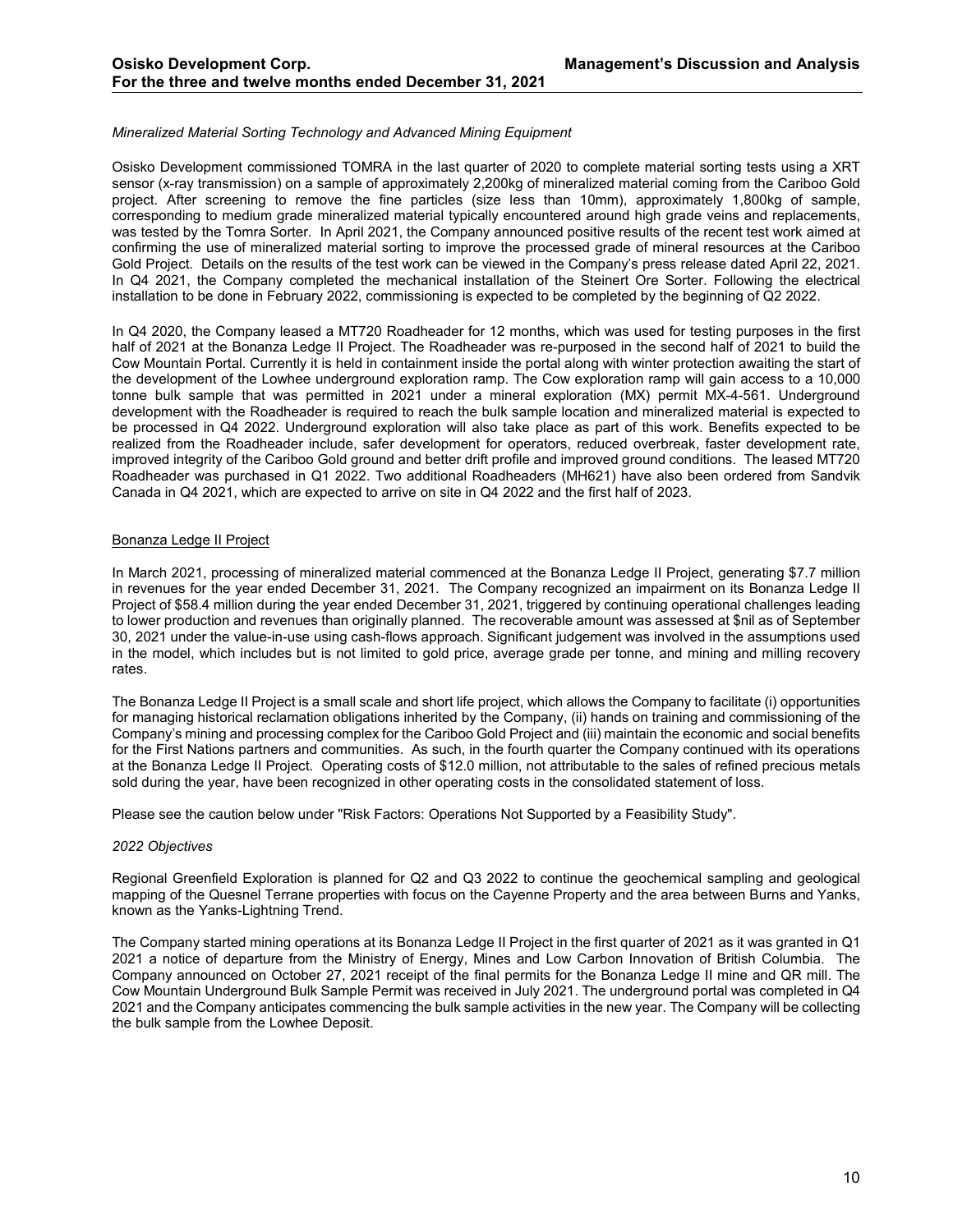## San Antonio Gold Project

In 2020, Osisko Gold Royalties acquired Sapuchi Minera S. R.L de C.V. (**"Sapuchi Minera"**) which holds the San Antonio gold project in Sonora, Mexico for US\$42 million. An amount of US\$30.0 million was paid in cash by Osisko Gold Royalties and the remaining US\$12.0 million was paid through the issuance of common shares of Osisko Gold Royalties. A total of 1,011,374 Osisko Gold Royalties common shares were issued and valued at \$15.8 million, based on the closing price of the common shares at the date of the transaction. The consideration paid by Osisko Gold Royalties was considered as an equity contribution in the Company. Transaction costs amounted to \$5.9 million. The San Antonio gold project was subsequently transferred to Osisko Development as part of the RTO transaction.

In accordance with IFRS 3 *Business Combinations*, the transaction has been recorded as an acquisition of assets as the acquired assets and assumed liabilities did not meet the definition of a business.

The total purchase price of \$68.1 million was allocated to the assets acquired and the liabilities assumed based on the relative fair value at the closing date of the transaction. All financial assets acquired and financial liabilities assumed were recorded at fair value.

The purchase price was calculated as follows:

| (In thousands of dollars)<br><b>Consideration paid</b>    | \$        |
|-----------------------------------------------------------|-----------|
| Issuance of 1,011,374 Osisko Gold Royalties common shares | 15,846    |
| Cash consideration paid by Osisko Gold Royalties          | 40,015    |
| Value-added tax paid on acquisition of assets             | 6,328     |
| Osisko Gold Royalties' transaction costs                  | 5,865     |
|                                                           | 68,054    |
| Net assets acquired                                       | \$        |
| Inventories                                               | 7,899     |
| Inventories – non-current $(1)$                           | 16,129    |
| Other non-current assets                                  | 6,328     |
| Mining interests and plant and equipment                  | 58,368    |
| Accounts payable and accrued liabilities                  | (11, 369) |
| Provision and other liabilities                           | (9,301)   |
|                                                           | 68,054    |

 $<sup>(1)</sup>$  The inventory balance associated with the mineralized material that is not expected to be processed within 12 months of</sup> the acquisition date was classified as non-current and is recorded in the other assets line item on the consolidated balance sheets.

The San Antonio gold project is a past-producing oxide copper mine. In 2020, following the acquisition, the Company concentrated its efforts in obtaining the required permits and amendments to the permits to perform its activities. The Company has filed preventive reports for the processing of the gold stockpile on site and for a drill program for the Sapuchi, Golfo de Oro and California zones.

In 2021, Sapuchi Minera focused on various activities that pertain to permitting, local community relations, exploration drilling and preparations towards the processing of the mineralized material stockpile on site.

#### *Permitting*

The Company continued the various permitting activities started in 2020. These activities consist of obtaining the permits for the MIA and the change of Use of Land while continuing the work required to complete the environmental baseline study. Applications were submitted for four new mining claims, Sapuchi E-82/40881, Sapuchi 2 E-82/40882, Sapuchi 3 E-82/40883, Sapuchi 4 E-82/40888.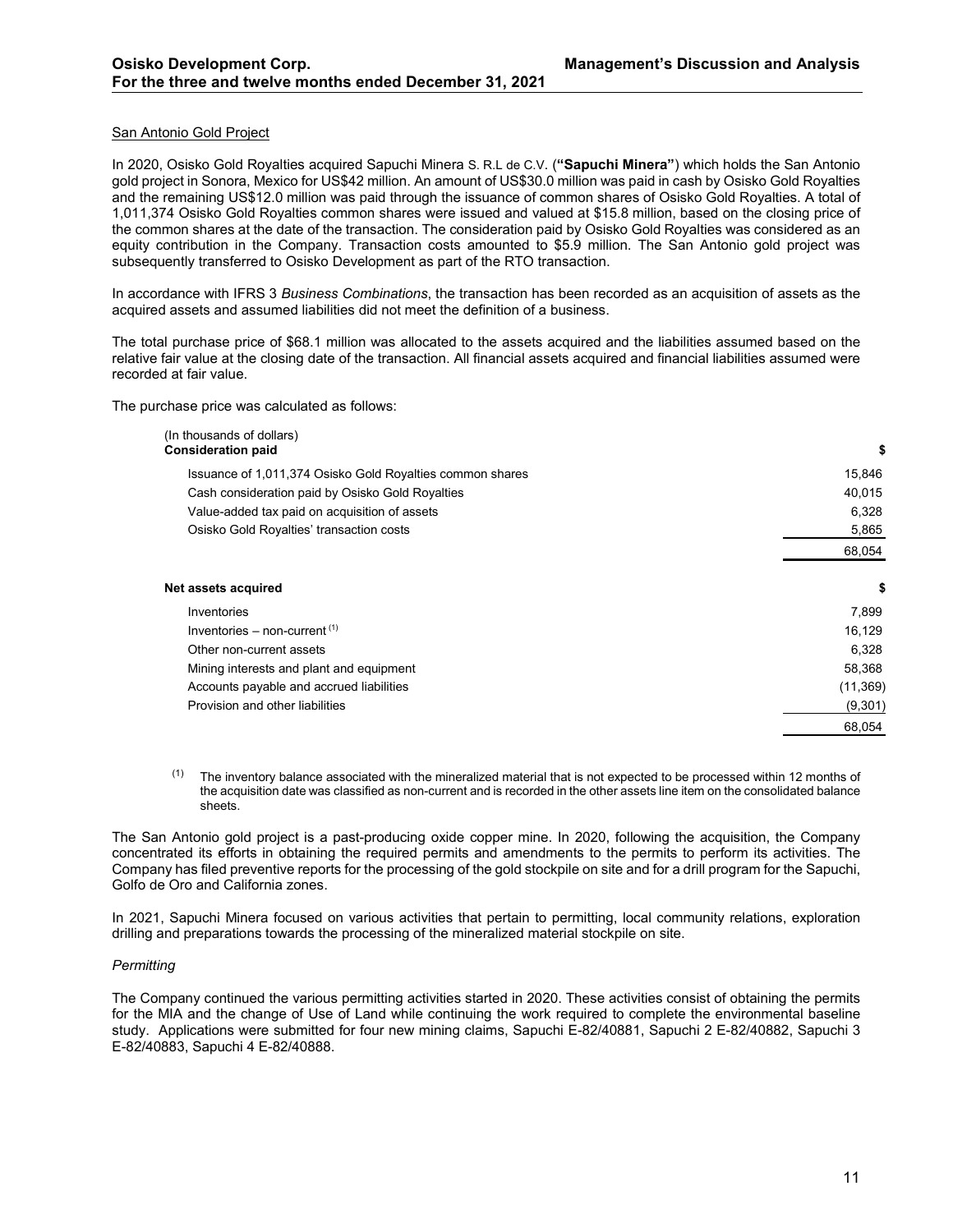# *Exploration Program*

A 2 phase 45,000-meter drilling campaign was initiated during Q2 2021. The objective of the drill program was to conduct exploration and resource drilling at a spacing of 25 meters and historic drilling validation for the three main target areas; Sapuchi, California and Golfo de Oro. A total of 27,900 meters were drilled in 177 holes in 2021, representing 62% of the budgeted drill plan. The Company expects exploration potential to expand both oxide and sulphide resources as recent metallurgical testing has shown that the sulphide resources are amenable to heap leaching.

## *Stockpile*

By the end of 2021, construction of the sodium cyanide heap leach pad ("**heap leach pad**") was complete. As of December 31, 2021, 47,180 tonnes were crushed and placed on the heap leach pads.

Installation of the carbon-in-column processing plant and installation of related equipment was completed in the Q4-2021 and commissioning was completed in January 2022. The Company is on track to have loaded carbon available to be shipped and realize its first gold sales in the first half of 2022.

The stockpile inventory was revalued at its net recoverable amount, resulting in an impairment of \$5.8 million in Q4 2021 and a total impairment of \$21.2 million for the twelve months ended December 31, 2021.

The Company cautions that the decision to process the stockpile at Sapuchi Minera has been taken without the benefit of a feasibility study, or reported mineral resources or mineral reserves, demonstrating economic and technical viability, and, as a result there may be increased uncertainty of achieving any particular level of recovery of material or the cost of such recovery. The Company cautions that historically, such projects have a much higher risk of economic and technical failure. There is no guarantee that production will continue as anticipated or at all or that anticipated production costs will be achieved. The failure to continue production would have a material adverse impact on the Company's ability to generate revenue and cash flow to fund operations. Failure to achieve the anticipated production costs would have a material adverse impact on the Company's cash flow and potential profitability. The Company cautions that historically, such projects have a much higher economic or technical risks. In continuing current operations at Sapuchi Minera, the Company will not be basing its decision to continue such operations on a feasibility study, or reported mineral resources or mineral reserves demonstrating economic and technical viability.

Please see the caution below under "Risk Factors: Operations Not Supported by a Feasibility Study".

#### *2022 Objectives*

Sapuchi Minera will continue to focus its efforts on stockpile processing and continuing to advance its current permit applications.

# Prospective Tintic Project

Pursuant to the terms of the Transaction, Osisko Development will acquire 100% of Tintic through the purchase of: (i) IG Tintic's direct 75% ownership in Tintic; and (ii) all issued and outstanding stock of Chief Consolidated Mining Company ("**Chief**"), ("**Chief Stock**") from Ruby Hollow and other stockholders of Chief. Immediately following the closing of the Transaction, Chief will complete a merger with a newly-formed subsidiary of the Company (the "**Merger**"), such that, following completion of the Merger, Chief will be wholly owned by the Company. At closing, Osisko Development will make payments to the Vendors in the aggregate amount of approximately US\$177 million (the "**Closing Payments**"), comprised of: (i) cash payments of approximately US\$54 million, and (ii) the issuance of 35,099,611 common shares of the Company (the "Shares") for an aggregate value of approximately US\$123 million.

A number of Tintic shareholders representing approximately 32.5% of the total ownership have entered into 12-month lock-up agreements, which provide that: (i) 33% of the Shares will be freely tradeable on the four-month anniversary of the Closing date of the Transaction (the "Closing Date"); (ii) an additional 33% of the Shares will be freely tradeable on the eight-month anniversary of the Closing Date; and (iii) the remaining 34% of the Shares will be freely tradeable on the first year anniversary of the Closing Date.

In addition to the Closing Payments, the Company will pay the vendors: (i) deferred payments of US\$12.5 million payable in equal instalments annually over five years in cash or Shares at Osisko Development's election; (ii) two 1% NSR royalty grants, each with a 50% buyback right in favour of Osisko Development for US\$7.5 million which is exercisable within 5 years; (iii) a right to receive the financial equivalent of 10% of the net smelter returns from stockpiled mineralized material extracted from Trixie since January 1, 2018 and sitting on surface; (iv) the set-off of a US\$5 million loan owed to Osisko Development; and (v) US\$10 million contingent upon commencement of production at the Burgin Mine.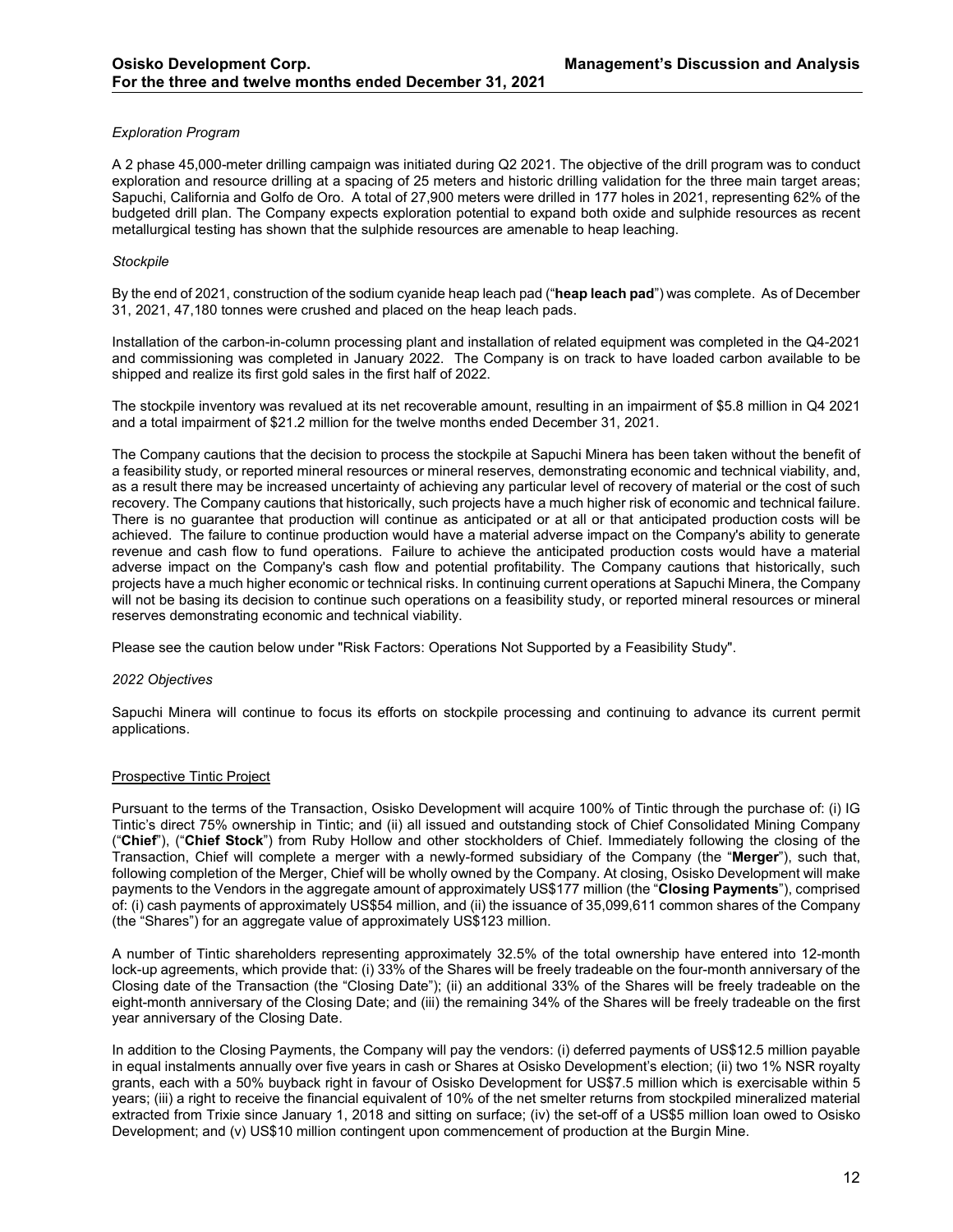The Company, through a wholly-owned subsidiary, has entered into a non-binding metals stream term sheet ("Stream") with a wholly-owned subsidiary of Osisko Gold Royalties Limited. The proceeds from the Stream will be used to fund a portion of the cash consideration payable on closing of the Transaction. The key terms of the Stream include:

- An upfront cash payment totaling at least US\$20 million and up to US\$40 million.
- In the event that the full amount of US\$40 million is drawn, the Company will deliver a maximum of 5% of all metals produced from the Tintic property up to a maximum of 53,400 ounces of refined gold (the "Threshold Stream"). Thereafter, the Company will deliver 4.0% of all metals produced (the "Tail Stream").
- If the Company elects to draw less than US\$40 million, the Threshold Stream and Tail Stream shall be reduced on a pro rata basis.
- The Company will receive ongoing payments for refined metal delivered in conjunction with the Stream equal to 25% of the spot prices.
- The Stream is anticipated to close concurrently with the close of the Transaction.

The Transaction is also subject to normal course regulatory approvals and the satisfaction of customary closing conditions, including the execution of ancillary agreements and acceptance of the TSX-V. The IG Tintic and Chief transactions are inter-conditional, meaning that closing of each transaction will happen simultaneously and one cannot close without the other. Subject to the satisfaction of these conditions, Osisko Development expects the Transaction to close in Q2 2022. Please see the caution below under "Risk Factors: Operations Not Supported by a Feasibility Study".

#### 2022 Objectives

It is expected that the production from the Trixie Mine will complement the near and medium-term development plans for the Cariboo and San Antonio projects. In the near term, the Company is proposing technical work at Trixie Mine with the objective that it will justify further development, targeting an increase in production from approximately 20 koz Au per annum to approximately 100 koz Au per annum by 2024 through a low-capital expenditure expansion.

Please see the caution below under "Risk Factors: Operations Not Supported by a Feasibility Study".

#### Other Exploration Properties

#### *James Bay area properties*

In 2016, Osisko Gold Royalties entered into earn-in agreements with Osisko Mining Inc. ("Osisko Mining") in regards to the James Bay properties. On July 5, 2019, Osisko Mining completed a spinout transaction, which resulted in, among other things, Osisko Mining transferring certain assets to O3 Mining Inc., including properties under earn-in agreements with Osisko Gold Royalties.

In October 2020, Osisko Gold Royalties announced the spin-out of its mining assets, including the properties in the James Bay area, to Osisko Development. As part of the transaction, the earn-in agreements between Osisko Gold Royalties and O3 Mining Inc. were terminated and therefore, Osisko Development has now control over the properties for their exploration and development activities. Osisko Development intends to review each property to maximize their potential value. Please refer to the section *Spin-out of Mining Assets from Osisko Gold Royalties and Creation of Osisko Development* of this MD&A for more details.

As at December 31, 2021, the net book value of the properties were impaired to \$nil (\$30.9 million as at December 31 2020), as the Company will be focusing on its development projects in the near term.

# *Coulon zinc project*

The Coulon zinc project is located 15 kilometres north of the Fontanges Airport in northern Québec. It is close to a hydroelectric dam and the project can be accessed year-round via the Trans-Taïga road. In 2009, a NI 43-101 Technical Report and Resource Estimate was filed by Virginia Mines Inc. in which Indicated resources were estimated at 3,675,000 tonnes grading on average 3.61% Zn, 1.27% Cu, 0.40% Pb, 37.2 g/t Ag et 0.25 g/t Au and inferred resources were estimated at 10,058,000 tonnes grading on average 3.92% Zn, 1.33% Cu, 0.19% Pb, 34.5 g/t Ag et 0.18 g/t Au. This is a historic resource. Osisko Development believes that the historic resource continues to be relevant and reliable as an indication of the potential of the Coulon zinc project. The key assumptions, parameters and methods used to prepare the historic estimate are set out in the 2009 technical report which includes the historic resource. The Company is not aware of any more recent estimates or data in relation to the historic estimate. Further exploration work including drilling would be required to upgrade the historic resource to current. Osisko Development cautions sufficient work has not been done by a qualified person to classify the historic resources as a current resource and Osisko Development is not treating the historic resources as a current resource.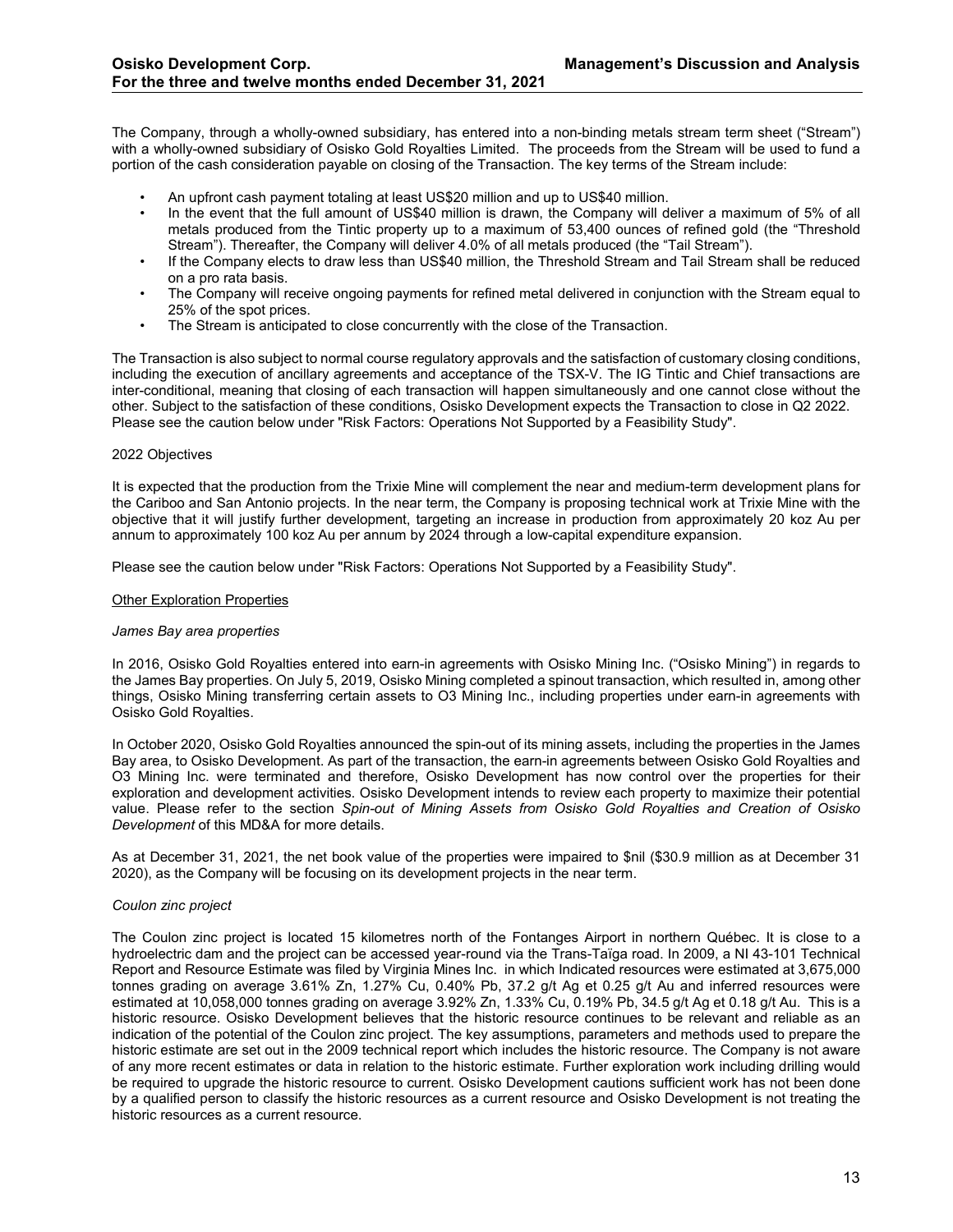The Coulon zinc project has been impaired to a net book value of \$nil as at December 31, 2021 (\$9.8 million as at December 31 2020), as the Company will be focusing on its development stage projects in the near term.

## <span id="page-13-0"></span>**Equity Investments**

The Company's assets include a portfolio of shares, mainly of Canadian publicly traded exploration and development mining companies. The Company may, from time to time and without further notice except as required by law or regulations, increase or decrease its investments at its discretion.

During the twelve months ended December 31, 2021, the Company acquired equity investments through private placements and warrants exercises resulting in a total cash outlay of \$11.6 million (includes \$6.4 of convertible debt) and divested of investments generating gross proceeds of \$43.1 million and realized losses of \$7.7 million.

#### Fair value of marketable securities

The following table presents the carrying value and fair value of the remaining investments in marketable securities (excluding warrants and convertible debt) as at December 31, 2021 and December 31, 2020 (in thousands of dollars):

|             | December 31, 2021                |                            | December 31, 2020 |                               |  |
|-------------|----------------------------------|----------------------------|-------------------|-------------------------------|--|
| Investments | Carrying<br>value <sup>(i)</sup> | Fair value <sup>(ii)</sup> |                   | Fair<br>value <sup>(ii)</sup> |  |
|             | \$                               | \$                         | \$                | \$                            |  |
| Associates  | 12,964                           | 44,820                     | 9,636             | 20,951                        |  |
| Other       | 42,564                           | 42,564                     | 98.616            | 98,616                        |  |
|             | 55,528                           | 87,384                     | 108,252           | 119,567                       |  |

(i) The carrying value corresponds to the amount recorded on the consolidated balance sheet, which is the equity method for investments in associates and the fair value for the other investments, as per IFRS 9, *Financial Instruments*.

(ii) The fair value corresponds to the quoted price of the investments on a recognized stock exchange for the respective period.

#### Main Investments

The following table presents the main investments of the Company in marketable securities as at December 31, 2021:

|                                     | Number of   |           |
|-------------------------------------|-------------|-----------|
| Company                             | Shares Held | Ownership |
|                                     |             | $\%$      |
| Falco Resources Limited (associate) | 46.885.240  | 17.3      |

#### *Falco Resources Limited ("Falco")*

Falco's main asset is the Horne 5 gold project, for which the summarized results of an updated feasibility study were released on March 24, 2021. For more information, refer to Falco's press release dated March 24, 2021 entitled: "*Updated Feasibility Study Confirms Significant Value of the Horne 5 Project*" and filed on [www.sedar.com.](http://www.sedar.com/)

In June 2021, Falco entered into an agreement in principle with Glencore Canada Corporation establishing the framework of the terms and conditions (the "Agreement in Principle") pursuant to which the parties will enter into the Principal Operating License and Indemnity Agreement (the "OLIA") in order to enable Falco to develop and operate its Horne 5 project. The Agreement in Principle outlines the terms to be included in the OLIA which will establish the framework to govern Falco's development and operation of its Horne 5 project. For more information, refer to Falco's press release dated June 28, 2021 entitled *"Falco Enters into an Agreement in Principle with Glencore Regarding Horne 5 Development and Operating License",* filed on [www.sedar.com.](http://www.sedar.com/)

Falco also entered into an option agreement granting Falco the sole and exclusive right to acquire an undivided one hundred percent ownership interest in the Norbec and Millenbach sites located in the vicinity of the City of Rouyn-Noranda.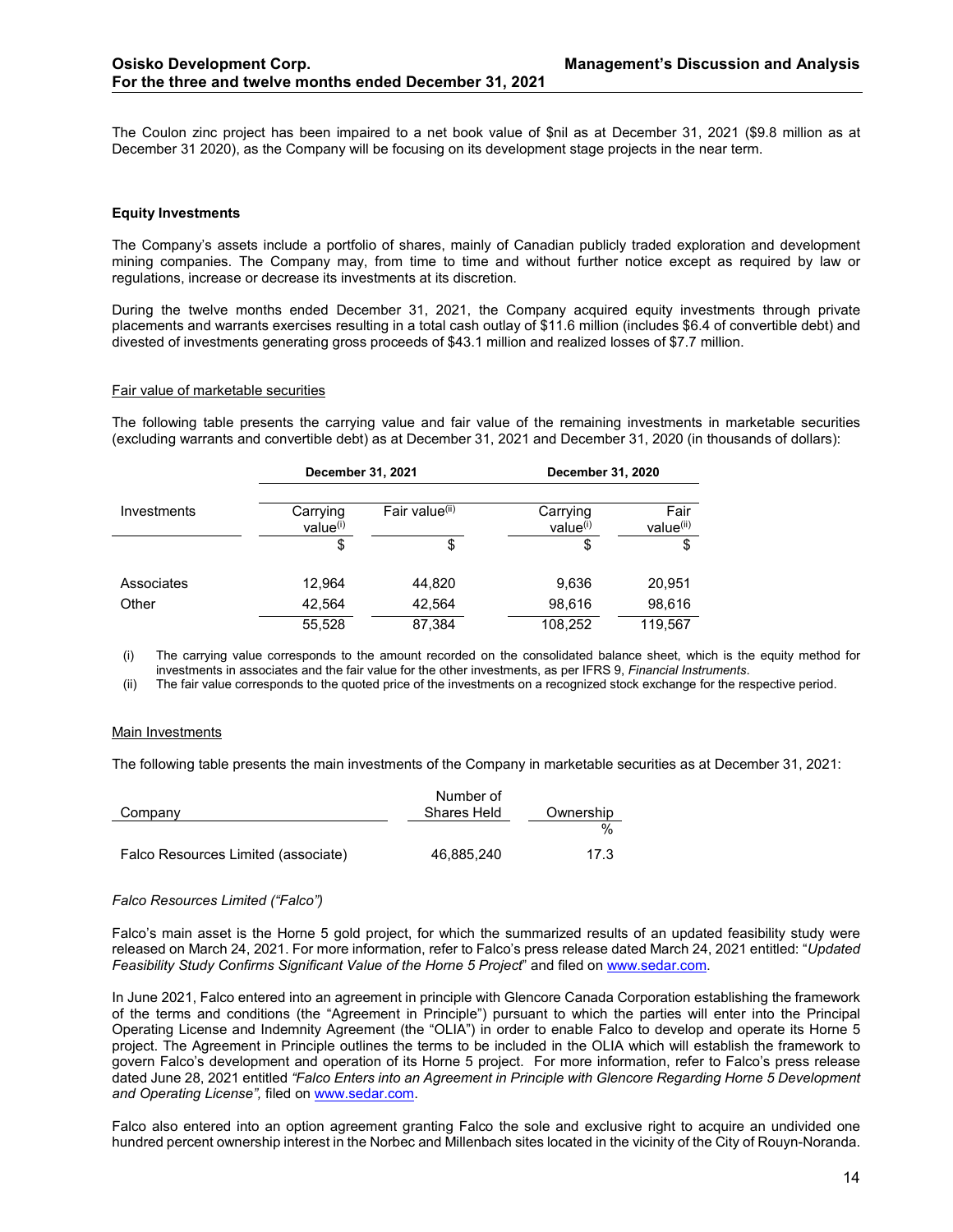The properties will serve as the tailings management facilities and are located at a former tailings facility (the old Norbec Mine), which has already been impacted by historical mining activities and is situated approximately 11 kilometres from the Horne 5 project's mining complex site. The use of this previously impacted site is consistent with Falco's environmental, social and governance strategies. For more information, refer to Falco's press release dated June 30, 2021 entitled "Falco Enters into an Option Agreement with First Quantum for its Future Tailings Management Facility Site", filed on www.sedar.com.

As at December 31, 2021, the Company holds 46,885,240 common shares representing a 17.3% interest in Falco (18.2% as at December 31, 2020). The Company concluded that it exercises significant influence over Falco and accounts for its investment using the equity method.

# <span id="page-14-0"></span>**Sustainability Activities**

The Company views sustainability as a key part of its strategy to create value for its shareholders and other stakeholders.

The Company focuses on the following key areas:

- $\triangleright$  Promoting the mining industry and its benefits to society:
- $\triangleright$  Maintaining strong relationships with the Federal, Provincial, Municipal and First Nations governments where the Company has activities and projects;
- $\triangleright$  Supporting the economic development of regions where it operates;
- $\triangleright$  Promoting diversity throughout the organization and the mining industry; and
- Encouraging investee companies and our contractors to adhere to the same areas of focus in sustainability.

The following are a few highlights from each of our operating sites:

#### *Barkerville*

- **Installation of a water treatment plant to treat contact water and effluent completed;**
- Historic 300,000 tonne PAG pile remediation in progress;
- Open and transparent dialogue with the Ministry Of Energy and Mines and The Ministry of the Environment to ensure positive relations;
- Reclamation work started on the Mosquito Creek old mine site;
- Positive relationship with Lhtako Dené Nation since 2015. Agreements include engagement protocol (signed in 2016), relationship agreements (2016) and life of project agreement (2020);
- Positive relationship with Xatsull First Nation and with Williams Lake Indian Band since 2016 and 2017 respectively;
- Funding provided to local organizations within the Wells and Barkerville communities to support various initiatives;
- The Company in collaboration with Lhtako Dené Nation, Federal Fisheries and Forest, Land and Natural Resource Operations, initiated the Bowron River Salmon Enhancement Project; and
- The Company in collaboration with Lhtako Dené Nation, Federal and Provincial Government, Towns of Barkerville and Bowron, initiated the Wells Gray Southern Mountain Caribou Project.

# *Sapuchi Minera*

- Reached a long-term agreement with Eijdo San Antonio, one of the primary impacted local communities:
- Commencement of the Environmental Impact Manifest (or Manifestacion de Impacto Ambiental or "MIA"); and
- An environmental baseline study was completed.

# <span id="page-14-1"></span>**Financings**

The Company has raised gross proceeds of approximately \$253.7 million since its going public transaction. The following summarizes each of the financing events:

On March 18, 2021, the Company announced the completion of a bought deal brokered private placement for aggregate gross proceeds of approximately \$33.6 million which included partial exercise of the underwriters option and consisting of; (i) 2,055,742 flow-through ("**FT**") Share at a price of \$9.05 per FT Share and (ii) 1,334,500 Charity FT Share at a price of \$11.24 per Charity FT Share. The gross proceeds will be used by the Company to incur eligible Canadian exploration expenses that will qualify as flow-through mining expenditures as such terms are defined in the *Income Tax Act (Canada)* related to the Cariboo Gold Project and other exploration assets of the Company located in British Columbia.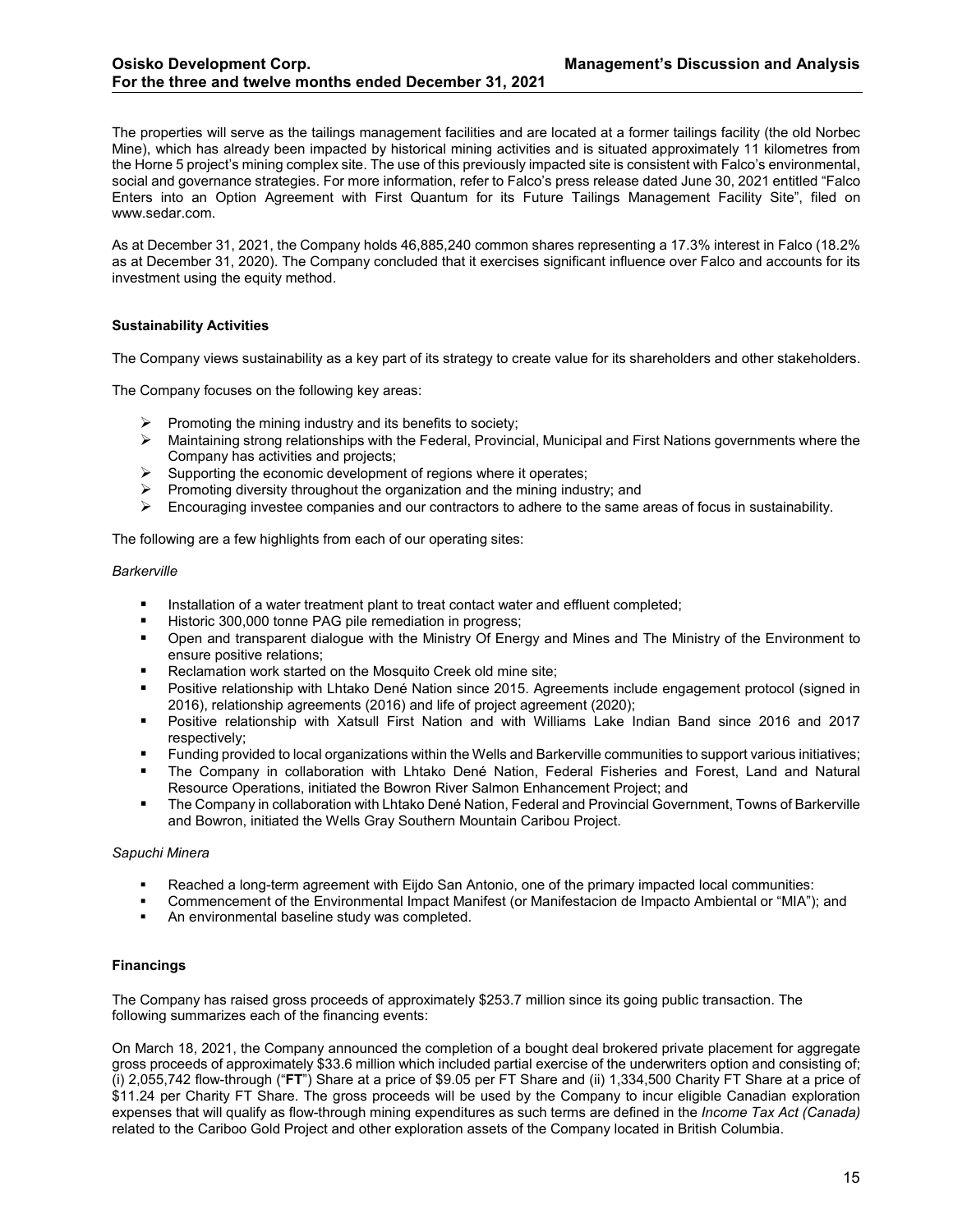On February 5, 2021, the Company closed the second and final tranche of the non-brokered private placement for 1,515,731 units for gross proceeds of \$11.2 million. Each unit consists of one common share of the Company and onehalf of one common share purchase warrant of the Company, which each whole warrant entitling the holder to acquire one common share of the Company at a price of \$10.00 per share on or prior to December 1, 2023;

On January 8, 2021, the Company closed the first tranche of a non-brokered private placement of 9,346,464 units for gross proceeds of \$68.6 million. Each unit consists of one common share of the Company and one-half of one common share purchase warrant of the Company, which each whole warrant entitling the holder to acquire one common share of the Company at a price of \$10.00 per share on or prior to December 1, 2023.

On December 30, 2020, the Company closed a bought deal Private Placement of 5,367,050 units of the Company at a price of \$7.50 per units for gross proceeds of \$40.2 million. Each unit consists of one common share of the Company and one-half of one common share purchase warrant of the Company, which each whole warrant entitling the holder to acquire one common share of the Company at a price of \$10.00 per share on or prior to December 1, 2023. Fees were paid by the Company to the underwriters and other issuance costs were paid by the Company in connection with the December 2020 bought deal Private Placement. The proceeds of the December 2020 bought deal Private Placement are to be used to further develop the Cariboo Gold Project, advance the San Antonio gold project towards production and for general corporate purposes.

On October 29, 2020, prior to the closing of the RTO, the Company closed an initial bought deal Private Placement of 13,350,000 units of the Company at a price of \$7.50 per Common Share for gross proceeds of \$100.1 million. Each unit consists of one common share of the Company and one-half of one common share purchase warrant of the Company, which each whole warrant entitling the holder to acquire one common share of the Company at a price of \$10.00 per share on or prior to December 1, 2023. Fees were paid by the Company to the underwriters and other issuance costs were paid by the Company in connection with the October 2020 bought deal Private Placement. The proceeds of the October 2020 bought deal Private Placement are to be used to further develop the Cariboo Gold Project, advance the San Antonio gold project towards production and for general corporate purposes.

# **Summary of Use of Proceeds from financings**

**As at December 31, 2021** (in millions of dollars)

| <b>Description</b>                                                          | Prior<br><b>Disclosure</b> | Actual<br><b>Spent</b> | Remaining |
|-----------------------------------------------------------------------------|----------------------------|------------------------|-----------|
| March 18, 2021<br>Cariboo Gold project, eligible flow-through expenditures  | \$33.6                     | \$29.7                 | \$3.9     |
| February 5, 2021<br>Cariboo Gold project, San Antonio gold project and G&A  | \$11.2                     | \$11.2                 | Nil       |
| January 8, 2021<br>Cariboo Gold project, San Antonio gold project and G&A   | \$68.6                     | \$68.6                 | Nil       |
| December 30, 2020<br>Cariboo Gold project, San Antonio gold project and G&A | \$40.2                     | \$40.2                 | Nil       |
| October 29, 2020<br>Cariboo Gold project, San Antonio gold project and G&A  | \$100.1                    | \$100.1                | \$Nil     |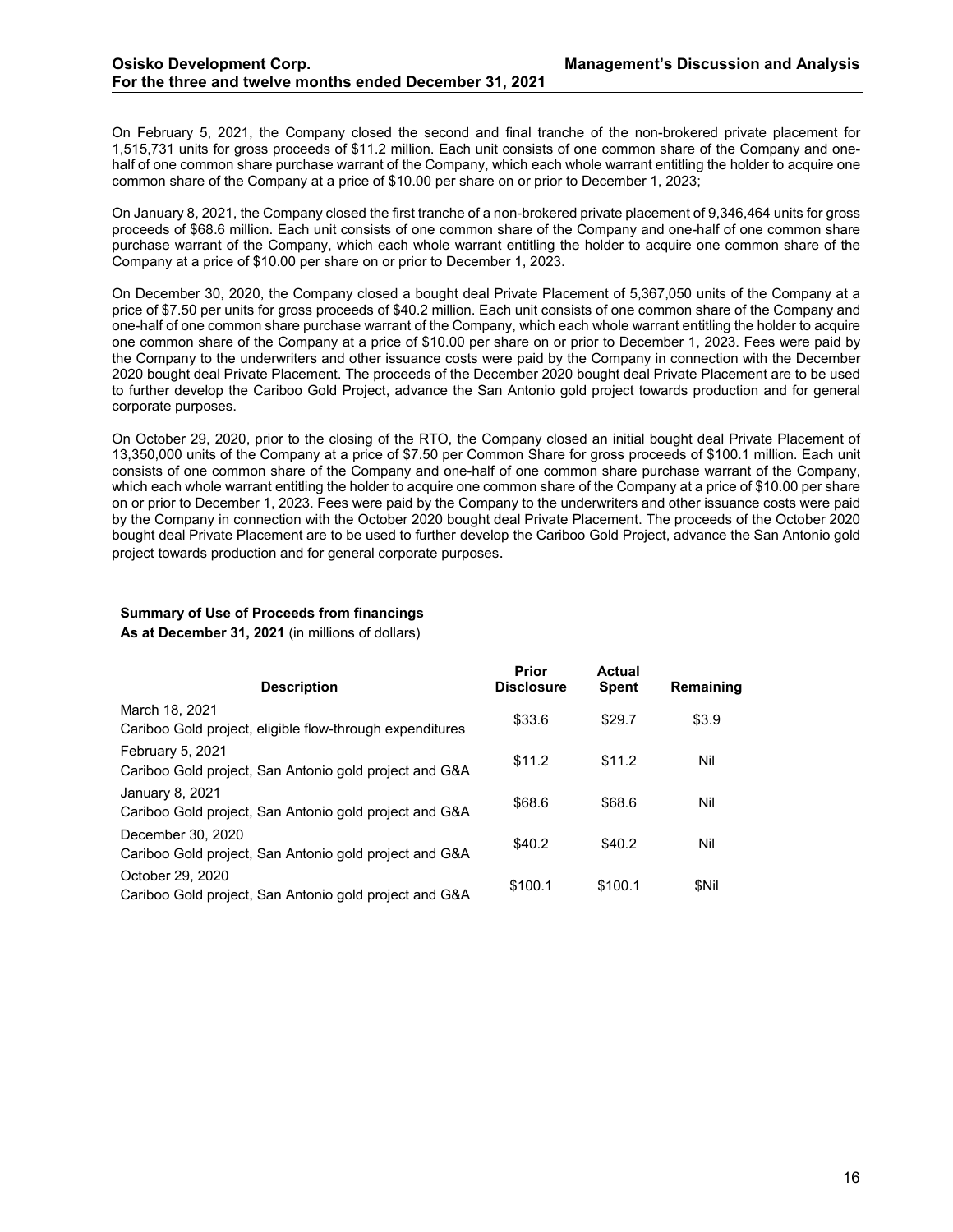#### <span id="page-16-0"></span>**Selected Financial Information**

(In thousands of dollars, except figures for ounces and amounts per ounce and per share) (1)

|                                                                                                                                   | Three months ended                                   |                                                       |                                                      | Twelve months ended             |
|-----------------------------------------------------------------------------------------------------------------------------------|------------------------------------------------------|-------------------------------------------------------|------------------------------------------------------|---------------------------------|
|                                                                                                                                   | 2021                                                 | December 31, December 31,<br><b>2020</b> <sup>3</sup> | December 31,<br>2021                                 | December 31,<br>$2020^3$        |
|                                                                                                                                   | \$                                                   | \$                                                    | \$                                                   | \$                              |
| Revenues<br>Cost of sales<br>Operating loss<br>Net loss<br>Basic and diluted net loss per share (2)                               | 2,980<br>(2,980)<br>(66, 515)<br>(56, 453)<br>(0.42) | (4, 873)<br>(7, 771)<br>0.07                          | 7,661<br>(7,661)<br>(157,365)<br>(133,302)<br>(1.01) | (8,301)<br>8,072)<br>0.07       |
| Cash flows used in operating activities<br>Cash flows used in investing activities<br>Cash flows provided by financing activities | (22, 349)<br>(18, 655)<br>2,431                      | (1, 465)<br>(24, 181)<br>219,662                      | (41, 414)<br>(156,982)<br>34,738                     | (5,984)<br>(61, 968)<br>257,615 |
| Weighted average shares outstanding<br>Basic and diluted $(2)(3)$                                                                 | 133,203,232                                          | 113,732,580                                           | 132, 133, 613                                        | 113,732,580                     |

| As at,                   | December 31, | December 31, | December 31, |
|--------------------------|--------------|--------------|--------------|
|                          | 2021         | 2020         | 2019         |
|                          |              |              |              |
| Total assets             | 703,124      | 802.144      | 397,257      |
| <b>Total Liabilities</b> | (118, 922)   | (102, 578)   | (42, 243)    |

(1) Unless otherwise noted, financial information is in Canadian dollars and prepared in accordance with IFRS.

 $(2)$  As a result of the net loss in each period, all potentially dilutive common shares are deemed to be antidilutive and thus diluted net loss per share is equal to the basic net loss per share.

(3) The information for periods and as at date prior to November 25, 2020 is presented on a carve-out basis.

#### <span id="page-16-1"></span>**Results of Operations**

*Three months ended December 31, 2021 and 2020*

- Operating loss of \$66.5 million, compared to \$ 4.9 million in Q4 2020;
- Net loss of \$56.4 million, compared to \$7.8 million in Q4 2020.
- Net cash flows used in operating activities of \$22.3 million compared to \$1.5 million in Q4 2020;
- Investments in mining interests, exploration and evaluation and plant and equipment of \$38.4 million compared to \$24 million in Q4 2020.

In Q4 2021, the Company incurred an operating loss of \$66.5 million compared to \$4.9 million in Q4 2020. This increase is due to an impairment of the assets of \$47.8 million, of which \$5.8 million related to the revaluation of Sapuchi Minera's stockpile inventory and \$42 million related to certain exploration and evaluation properties, including the James Bay properties and the Coulon zinc project in Canada. The Company has determined that further exploration and evaluation expenditures are no longer planned in the near term on these properties and that the carrying amount of these assets are unlikely to be recovered from a sale of the project at the current time. As a result, these properties were written down to zero on December 31, 2021.The remaining loss is due to ramp up of activities at Barkerville and Sapuchi Minera.

In Q4 2021, the Company incurred a net loss of \$56.4 million in 2021 compared to \$7.8 million in 2020. The increase in net loss is primarily due to the reasons noted above.

The net cash flows used in operating activities in the fourth quarter of 2021 amounted to \$22.3 million compared to \$1.5 million in the fourth quarter of 2020, mainly as a result of cash used in the operating activities at its Bonanza Ledge II Project.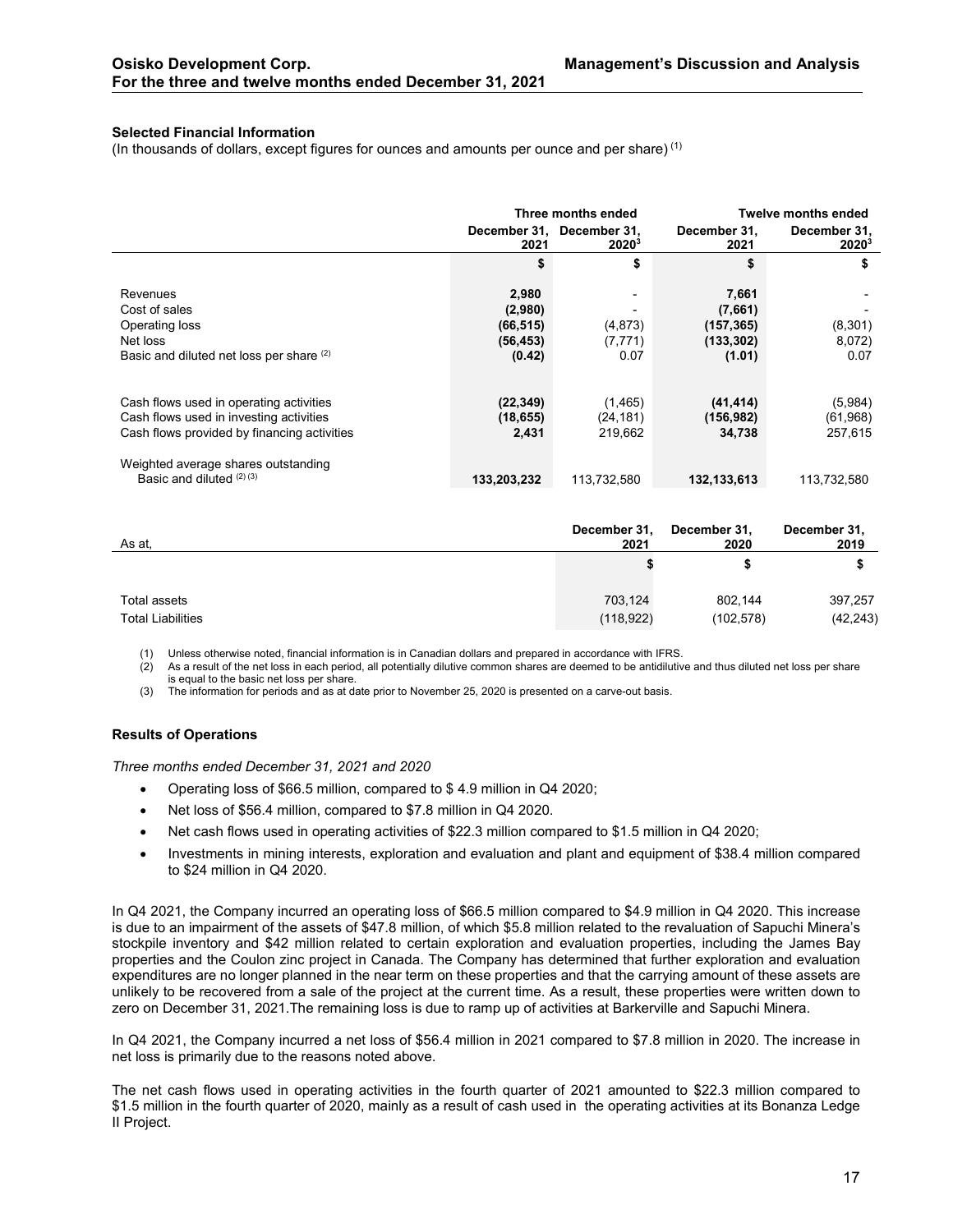Investments in mining interest, exploration and evaluation, and property, plant and equipment for Q4 2021 amounted to \$38.4 million compared to \$24 million for Q4 2020. The increase in 2021 is due to the ramp up of exploration and development activities related to Barkerville's Bonanza Ledge II and Cariboo Gold Projects and Sapuchi Minera's Oxide Stockpile and San Antonio Projects.

*Twelve months ended December 31, 2021 and 2020*

- Operating loss of \$157.3 million, compared to \$8.3 million in 2020;
- Net loss of \$133.3 million, compared to \$8.1 million in 2020.
- Net cash flows used in operating activities of \$41.4 million compared to \$6.0 million in 2020.
- Investments in mining interests, exploration and evaluation and plant and equipment of \$188.2 million compared to \$66.5 million in Q4 2020;
- Gross proceeds from private placements of common shares and warrants of approximately \$39.8 million.

In YTD 2021, the Company incurred an operating loss of \$157.3 million compared to \$8.3 million in YTD 2020 and a net loss of \$133.3 million compared to \$8.1 million in YTD 2020. In both cases, the increase in losses is primarily due to asset impairments totalling\$122 million and increased general and administrative expenditures of \$27.6 million as the newly formed Company continues to scale its operating and administrative functions.

The net cash flows used in operating activities in YTD 2021 amounted to \$41.4 million compared to \$6.0 million in YTD 2020, mainly as a result of cash used in the production of gold from Bonanza Ledge II Project and changes in non-cash working capital items of \$19.6 million compared to \$4.4 million in 2020. This change in non-cash working capital items was driven by a decrease in accounts receivable of \$0.5 million, and increase in inventory of \$13 million, other current assets of \$4.8 million and accounts payable of \$2.3 million.

Investments in mining interest, exploration and evaluation, and property, plant and equipment in YTD 2021 amounted to \$188.2 million compared to \$66.7 million in YTD 2020. The increase is related to the ramp up in exploration and development activities related to Barkerville's Bonanza Ledge II and Cariboo Gold Projects and Sapuchi Minera's Stockpile and San Antonio Projects.

In 2021, the Company successfully raised and closed \$113.4 million in brokered and non brokered private placements, *see Financing* section.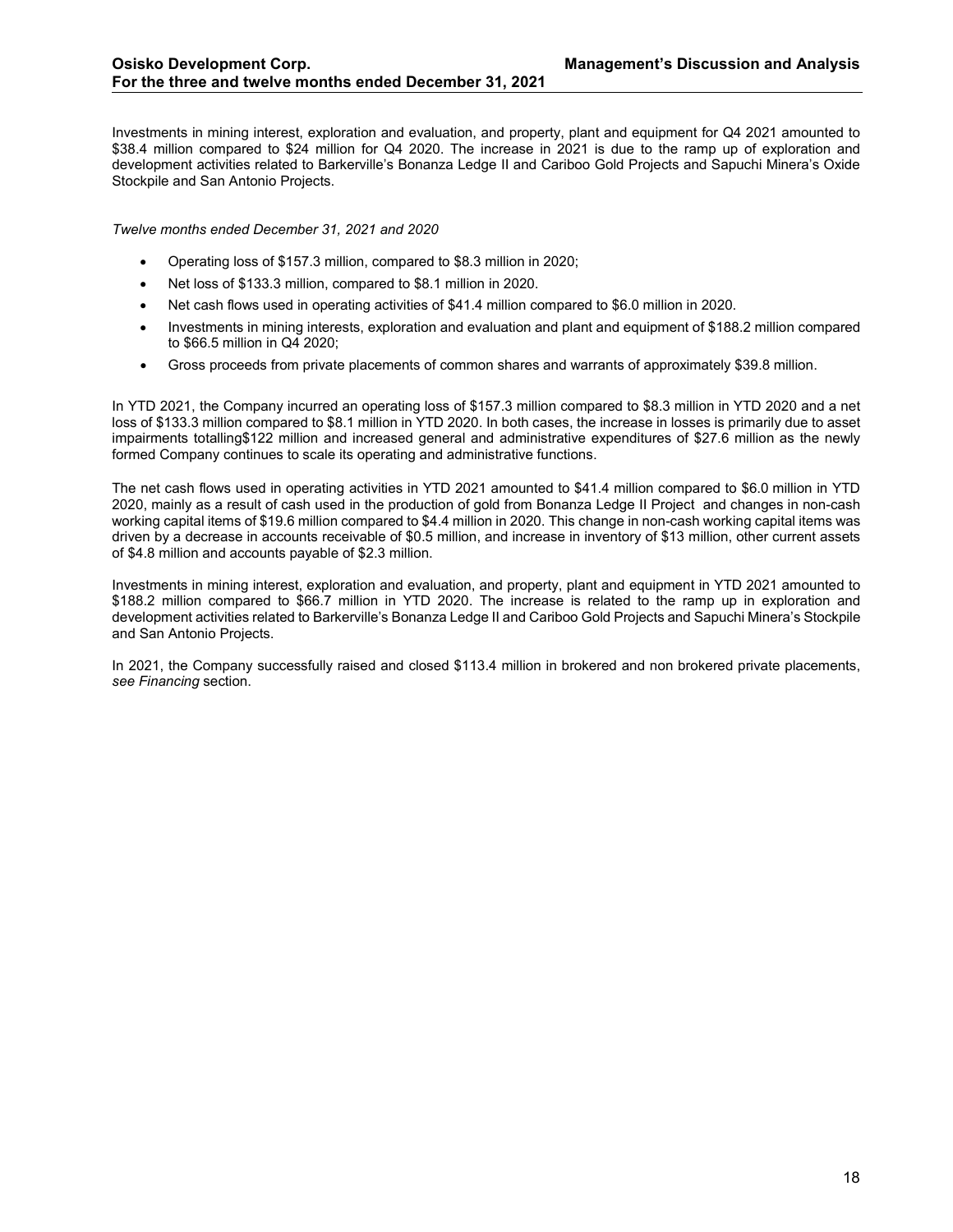#### Consolidated statements of loss

The following table presents summarized statements of loss for the three months and twelve months ended December 31, 2021 and 2020 (in thousands of dollars):

|                                                    |     | Three months ended<br>December 31, |          |                  | <b>Twelve months ended</b><br>December 31, |
|----------------------------------------------------|-----|------------------------------------|----------|------------------|--------------------------------------------|
|                                                    |     | 2021                               | 2020     | 2021             | 2020                                       |
|                                                    |     | \$                                 | \$       | \$               | \$                                         |
| Revenue                                            | (a) | 2,980                              | ٠        | 7,661            |                                            |
| <b>Operating expenses</b>                          |     |                                    |          |                  |                                            |
| Cost of sales                                      | (a) | 2,980                              |          | 7,661            |                                            |
| Other operating costs                              | (b) | 12,919                             |          | 12,919           |                                            |
| General and administrative                         | (c) | 6,122                              | 4,850    | 21,655           | 8,170                                      |
| Exploration and evaluation<br>Impairment of assets | (d) | (321)<br>47,795                    | 23       | 1,197<br>121,594 | 131                                        |
| <b>Operating loss</b>                              |     | (66, 515)                          | (4, 873) | (157, 365)       | (8, 301)                                   |
| Other income, net of other expense                 | (e) | 3,787                              | 3,476    | 11,092           | 7,035                                      |
| Loss before income taxes                           |     | (62, 729)                          | (1, 397) | (146, 273)       | (1, 266)                                   |
| Income tax expense                                 | (f) | 6,277                              | (6, 374) | 12,971           | (6,806)                                    |
| <b>Net loss</b>                                    |     | (56, 452)                          | (7, 771) | (133, 302)       | (8,072)                                    |

- (a) The Company early adopted the amendment to IAS 16, Property, plant and equipment whereby proceeds from the sale of precious metals before the related property, plant and equipment is available for use should be recognized in profit or loss, together with the costs of producing those items. As a result, the net proceeds of \$2.9 million in Q4 2021 and \$7.7 million for the twelve months ended December 31, 2021, received from selling recovered gold and silver from its Bonanza Ledge II Project has been recognized as revenue in the consolidated statement of loss. The related cost of sales in relation to the gold and silver sold of \$2.9 million and \$7.7 million was also recognized in the consolidated statement of loss for the three and twelve months ended December 31, 2021 in accordance with IAS 2, Inventories at the net realizable value of inventory sold.
- (b) Other operating costs of \$12.9 million were recognized in the three and twelve months ended December 31, 2021. These costs relate to the continuing operating activities at the Bonanza Ledge II Project. Refer to *Exploration and Evaluation / Mining Development Activities* section.
- (c) General and administrative expenses increased to \$21.7 million in YTD 2021 compared to \$8.2 million in YTD 2020. In Q4 2021, these expenses amounted to \$6.1 million compared to \$4.9 million in Q4 2020. The increase is the result of the increased activities and workforce following the spin-out of Osisko Development to support operational activities at Barkerville and Sapuchi Minera.
- (d) Asset impairments were recognized in the amount of \$47.7 million in Q4 2021 (Nil 2020) of which \$42 million related to certain exploration and evaluation properties, including the James Bay and Coulon zinc properties in Canada and Guerrero properties in Mexico. The Company has determined that further exploration and evaluation expenditures are no longer planned in the near term on these properties and that the carrying amount of these assets is unlikely to be recovered from a sale of the project at the current time. As a result, these properties were written down to \$nil on December 31, 2021.The remaining \$5.8 million impairment recognized in Q4 2021 is related to the revaluation of stockpile inventory held at Sapuchi Minera to its net realizable value. The main assumptions that impacted the Sapuchi stockpile valuation were increased capital and processing costs. For the year ended December 31, 2021, the Company recognized a total impairment of \$121.6 million.
- (e) Other income net of other expenses amounted to \$3.7 million in the fourth quarter and \$11 million in YTD 2021, compared to \$3.4 million and \$7 million in 2020 respectively. The increase in both periods is primarily due to the recognition of a premium on the FT and Charity FT share issuances in 2021, partially offset by share of losses from associates.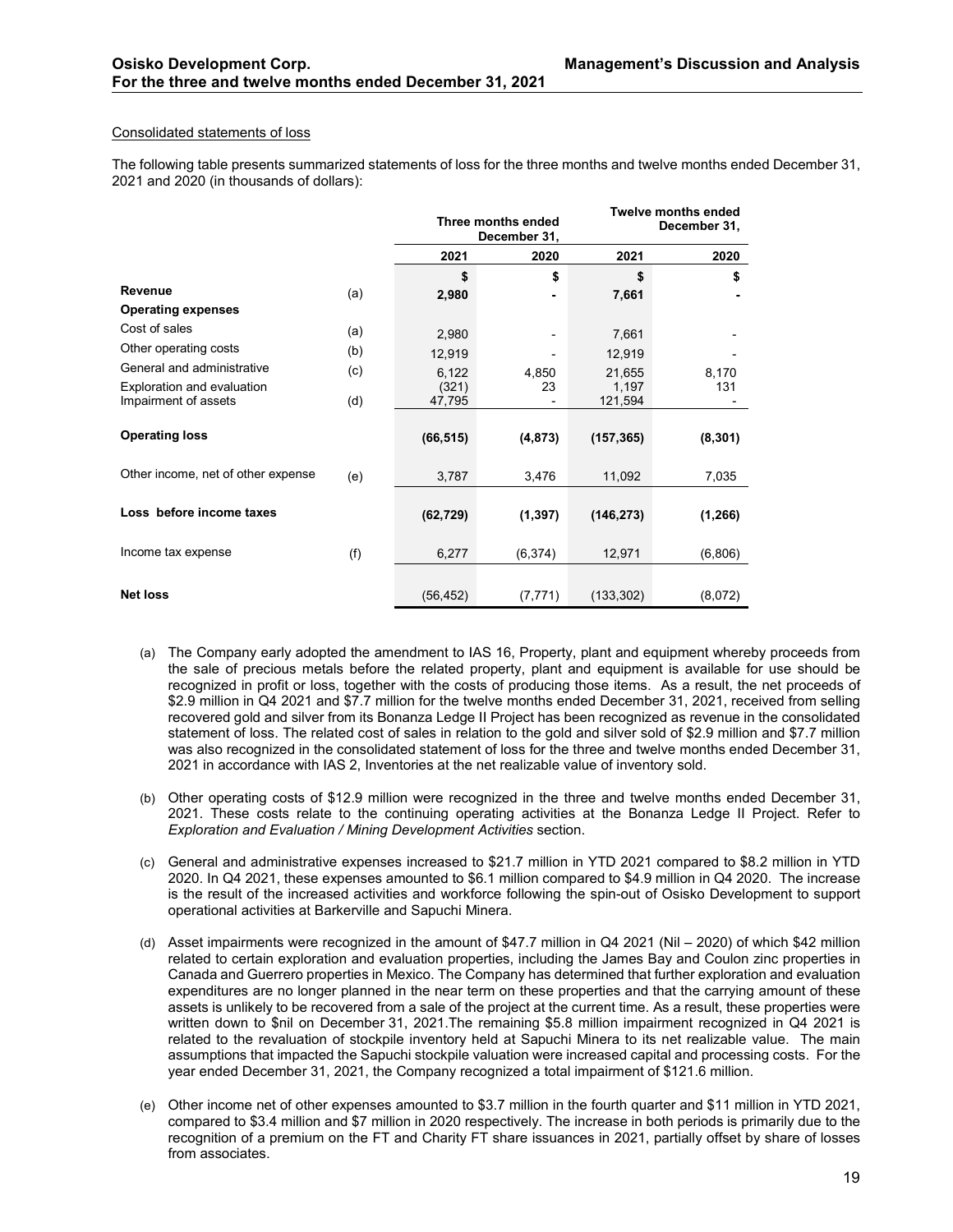(f) The elements that impacted the effective income taxes are the impairments on mining assets, for which no deferred tax liability was recorded due to the initial recognition exemption, to benefit of losses not recognized, to the recognition of previously unrecognized non-capital losses and to non-taxable premium on flow-through shares.

# <span id="page-19-0"></span>**Selected Quarterly Information**

Selected financial results for the previous quarters reported, which have been prepared in accordance with IFRS are shown in the table below:

| In thousands of dollars,   | 2021     | 2021     | 2021     | 2021    | 2020    |
|----------------------------|----------|----------|----------|---------|---------|
| except per share amounts   | Q4       | Q3       | Q2       | Q1      | Q4      |
| Net loss                   | (56.452) | (31.745) | (41.404) | (3.701) | (7,771) |
| Net loss per share         | (0.42)   | (0.24)   | (0.31)   | (0.03)  | (0.07)  |
| Net loss diluted per share | (0.42)   | (0.24)   | (0.31)   | (0.03)  | (0.07)  |

#### <span id="page-19-1"></span>**Liquidity and Capital Resources**

As at December 31, 2021, the Company's working capital was \$19.6 million, which included cash of \$33.4 million, and, the Company incurred a loss of \$133.3 million for the year then ended. With the proposed financings announced in February 2022 (refer to *Highlights subsequent to year end*), management believes that the Company will have sufficient funds to meet its obligations and planned expenditures for the ensuing twelve months as they fall due. In assessing whether the going concern assumption is appropriate, management considers all available information about the future, which is at least, but not limited to, twelve months from the end of the reporting period. In order to execute on its planned activities, the Company will be required to close on the announced financings or to secure additional financing in the future, which may be completed in several ways including, but not limited to, a combination of project debt finance, offtake or royalty financing and other capital market alternatives. Failure to close on the announced financings within the expected timelines or at all, may impact and/or curtail the planned activities for the Company, which may include, but are not limited to, the suspension of certain development activities and the disposal of certain investments to generate liquidity.

Significant variations in the liquidity and capital resources for the quarter ended December 31, 2021 are explained below under the *Cash Flows* section. The Company is dependent upon raising funds in order to fund future capital expenditures and development programs. See the *Risk and Uncertainties* section of this MD&A for more details.

# <span id="page-19-2"></span>**Cash Flows**

The following table summarizes the cash flows (in thousands of dollars):

|                                                                                | Three months ended<br>December 31, |           | <b>Twelve months ended</b><br>December 31, |           |
|--------------------------------------------------------------------------------|------------------------------------|-----------|--------------------------------------------|-----------|
|                                                                                | 2021                               | 2020      | 2021                                       | 2020      |
|                                                                                | \$                                 | \$        | \$                                         | \$        |
| Cash flows                                                                     |                                    |           |                                            |           |
| Operations                                                                     | (14, 640)                          | (8, 154)  | (21, 828)                                  | (10, 409) |
| Working capital items                                                          | (7,709)                            | 6,689     | (19, 586)                                  | 4,425     |
| <b>Operating activities</b>                                                    | (22, 349)                          | (1, 465)  | (41, 414)                                  | (5,984)   |
| <b>Investing activities</b>                                                    | (18, 655)                          | (24, 181) | (156, 982)                                 | (61,968)  |
| <b>Financing activities</b>                                                    | 2,431                              | 219.662   | 34,738                                     | 257,615   |
| Decrease (increase) in cash before effects of exchange<br>rate changes on cash | (38, 573)                          | 194.016   | (163, 658)                                 | 189,663   |
| Effects of exchange rate on changes on cash                                    | (171)                              | (242)     | (362)                                      | 242       |
| (Decrease) increase in cash                                                    | (38, 744)                          | 193.774   | (164, 020)                                 | 189,421   |
| Cash - beginning of period                                                     | 72,151                             | 3,653     | 197,427                                    | 8,006     |
| Cash – end of period                                                           | 33,407                             | 197,427   | 33,407                                     | 197,427   |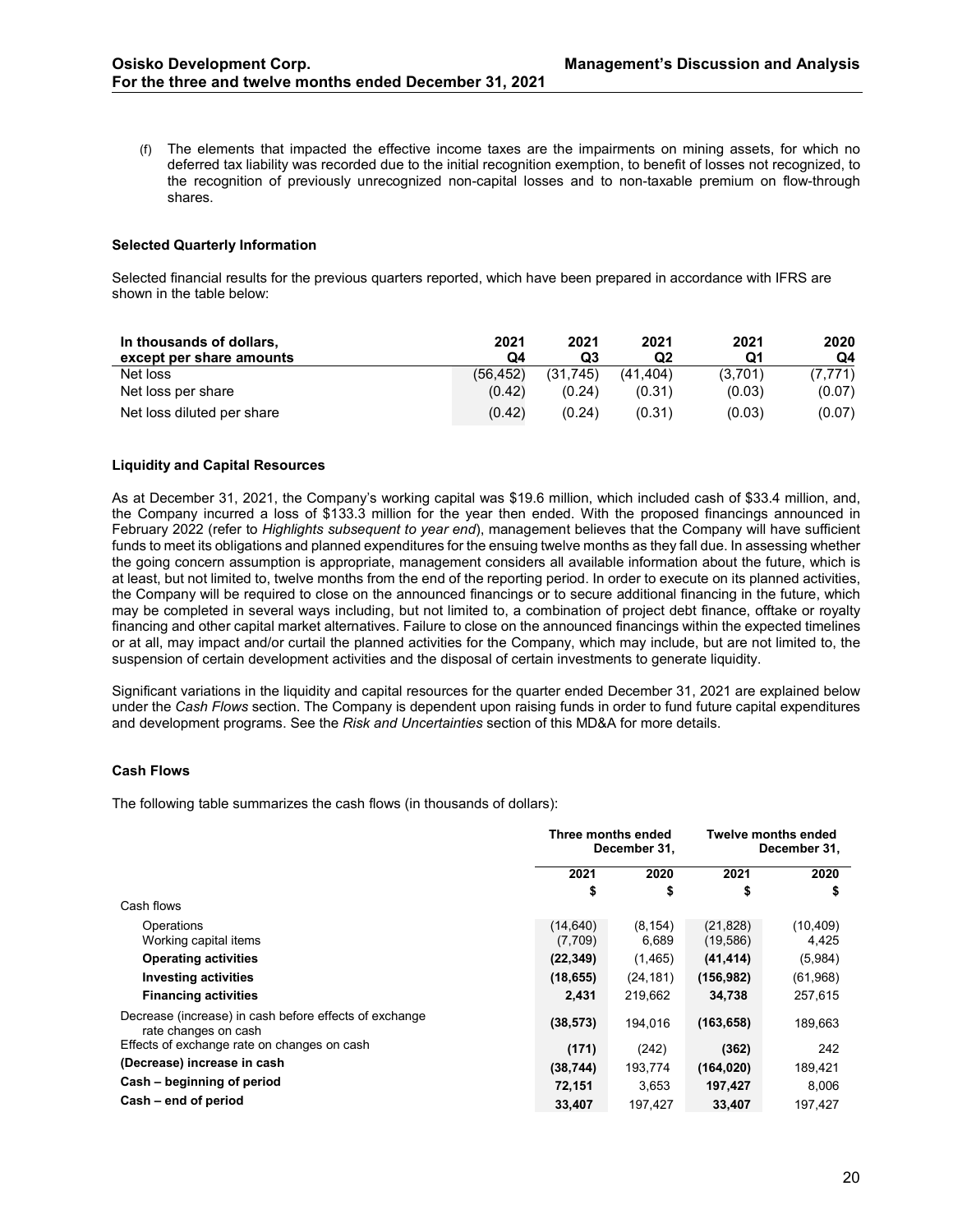#### Operating Activities

Cash flows used in operating activities in YTD 2021 amounted to \$41.4 million compared to \$6.0 million in 2020. In Q4 2021 cash flows used in operating activities amounted to \$22.3 million compared to \$1.4 million in 2020. Refer to the Results of Operations section above.

#### Investing Activities

Cash flows used in investing activities amounted to \$18.7 million in Q4 2021 compared to cash flows used in investing activities of \$24.1 million in 2020. In Q4 2021, the Company invested \$22 million for investments in mining interests and \$18.6 million in property, plant and equipment, mainly on the Cariboo Gold Project, Bonanza Ledge II Project and Sapuchi Projects. The increase in investing activities is attributable to the ramp up of development activities at Barkerville and Sapuchi Minera.

For YTD 2021, the investing activities totalled \$157 million compared to \$62 million for the twelve months of 2020. The investments were mainly made in mining interests, exploration and evaluation, and property plant and equipment for \$138.6 million, \$2.1 million and \$47.7 million respectively. These amounts are offset by the disposal of \$43.1 million in investment holdings.

#### Financing Activities

Cash flows provided by financing activities amounted to a positive amount of \$2.4 million in Q4 2021 compared to cash flows provided by financing activities of \$219.7 million in 2020 and a positive amount of \$34.7 million in YTD 2021 compared to \$257.7million in YTD 2020. There were no significant financing activities in the fourth quarter of 2021. The total financing activities in YTD 2021 include private placement financings of \$39.7 million offset by the payment of capital on lease liabilities of \$5.7 million and the expenses on the issuance of shares of \$3 million.

In the first quarter of 2021, the Company closed a non-brokered private placement for 10,862,195 units for aggregate gross proceeds of \$79.8 million of which \$73.9 million was received in 2020 and the remaining \$5.9 million was received in Q1 2021. In addition, the Company closed in March 2021, a bought deal private placement of FT Share and Charity FT Share for aggregate proceeds of \$33.6 million. See *Financings* section above for further details.

#### Segmented Disclosure

The Company operates under a single operating segment, being the acquisition, exploration and development of mineral properties.

The assets related to the exploration, evaluation and development of mining projects are located in Canada and in Mexico, and are detailed as follow as at December 31, 2021 (in thousands of dollars):

|                                   | December 31, 2021       |         |         |
|-----------------------------------|-------------------------|---------|---------|
|                                   | Canada<br><b>Mexico</b> |         | Total   |
|                                   | \$                      | \$      | \$      |
| Other assets (non-current)        | 2,664                   | 12.484  | 15,148  |
| Mining interest <sup>1</sup>      | 394,329                 | 81,292  | 475,621 |
| Property, plant and equipment     | 61,520                  | 22.192  | 83,712  |
| Exploration and evaluation assets | 3,635                   | -       | 3,635   |
| Total non-current assets          | 462,148                 | 115,968 | 578,116 |

1As of December 31, 2021, Mining interest was comprised of two projects, Cariboo Gold Project, which is located in Canada, and the San Antonio Project, which is located in Mexico.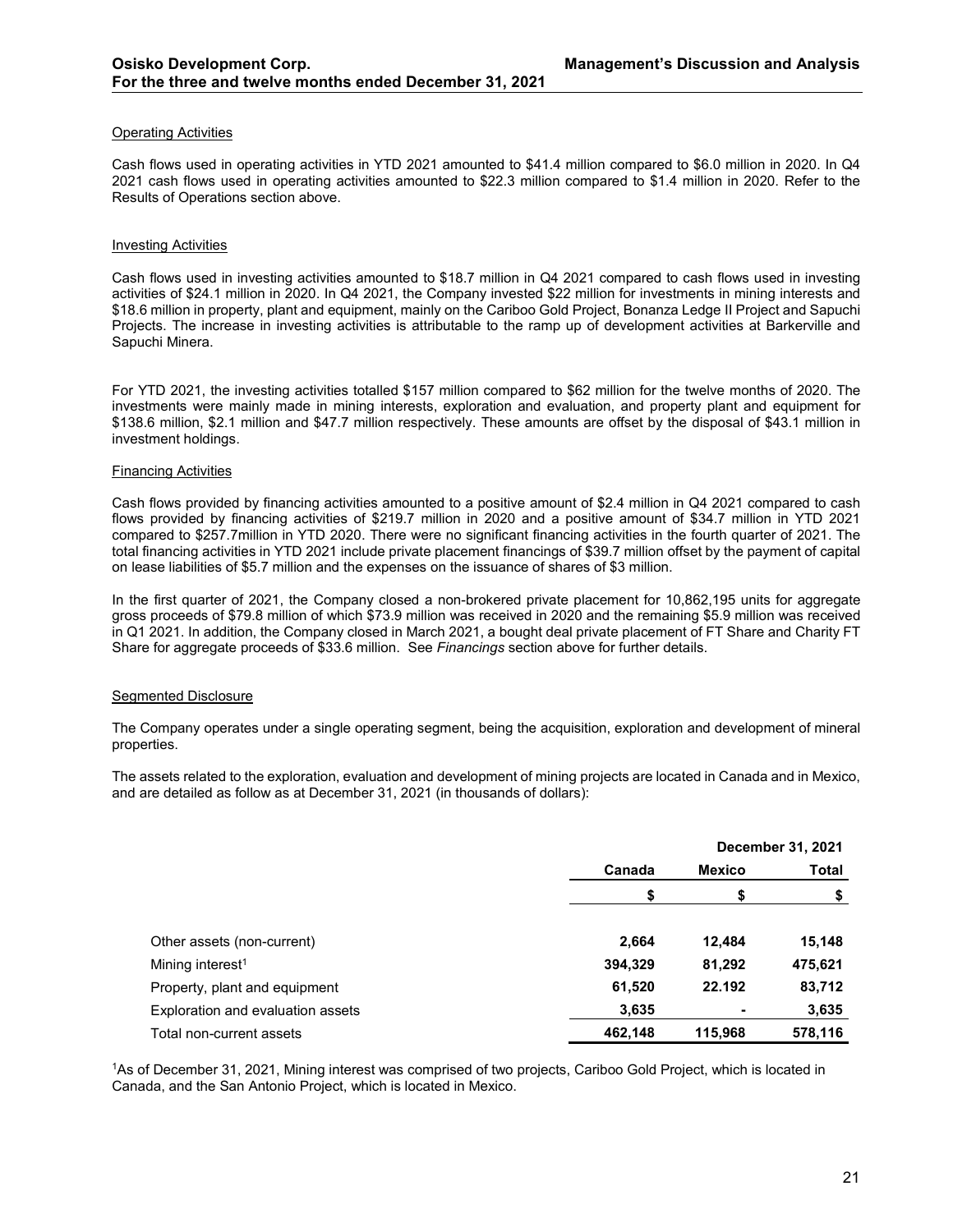|                                      | Canada     | <b>Mexico</b>  | Total      |
|--------------------------------------|------------|----------------|------------|
|                                      | S          | \$             | \$         |
| For the year ended December 31, 2021 |            |                |            |
| Revenues                             | 7,661      | $\blacksquare$ | 7,661      |
| Cost of sales                        | (7,661)    |                | (7,661)    |
| Other operating cots                 | (12, 919)  |                | (12, 919)  |
| General and administrative expenses  | (18, 676)  | (2,979)        | (21, 655)  |
| Exploration and evaluation           | (1,073)    | (124)          | (1, 197)   |
| Impairment of assets                 | (100, 435) | (21, 159)      | (121, 594) |
| <b>Operating Loss</b>                | (133, 103) | (24, 262)      | (157, 365) |

# <span id="page-21-0"></span>**Related party transactions**

During the three and twelve months ended December 31, 2021, the Company incurred expenses of \$1.5 million and \$3.5 million respectively for administrative, legal and technical expenses charged from associates, primarily reflected in the consolidated statement loss.

During the year end December 31, 2021, the Company contributed a donation of \$0.5 million to Barkerville Heritage Trust, where an officer of Osisko Development holds a position on the board of directors.

As of December 31, 2021, amounts receivable from associates amounted to \$0.1 million and amounts payable to associates totalled \$0.3 million.

In November 2020, Sapuchi Minera completed a Gold and Silver Stream agreement with Osisko Bermuda Limited, a subsidiary of Osisko Gold Royalties for US\$15.0 million (\$19.1 million). An amount of US\$10.5 million was paid in November 2020 and the remaining US\$4.5 million was paid in February 2021.

Additional information on transactions with related parties can be found under note 32, *Related party transactions* in the notes to the consolidated financial statements.

# <span id="page-21-1"></span>**Contractual Obligations and Commitments**

As of December 31, 2021, the Company had the following minimum contractual obligations and commitments (in thousands of dollars):

|                      | Total <sup>1</sup> | less than 1 year | 1-2 years                |
|----------------------|--------------------|------------------|--------------------------|
| Purchase obligations | 6.535              | 6.535            | $\overline{\phantom{a}}$ |
| Capital commitments  | 34.348             | 26,800           | 7.548                    |
| Total                | 40.883             | 33.335           | 7.548                    |

(1) The timing of certain capital payments are estimated based on the forecasted timeline of the projects. The majority of the commitments can be canceled at the discretion of the Company with little or no financial impact.

As of December 31, 2021, the Company's total lease obligations amounted to \$9.9 million, of which \$8.1M is payable within in 1 year.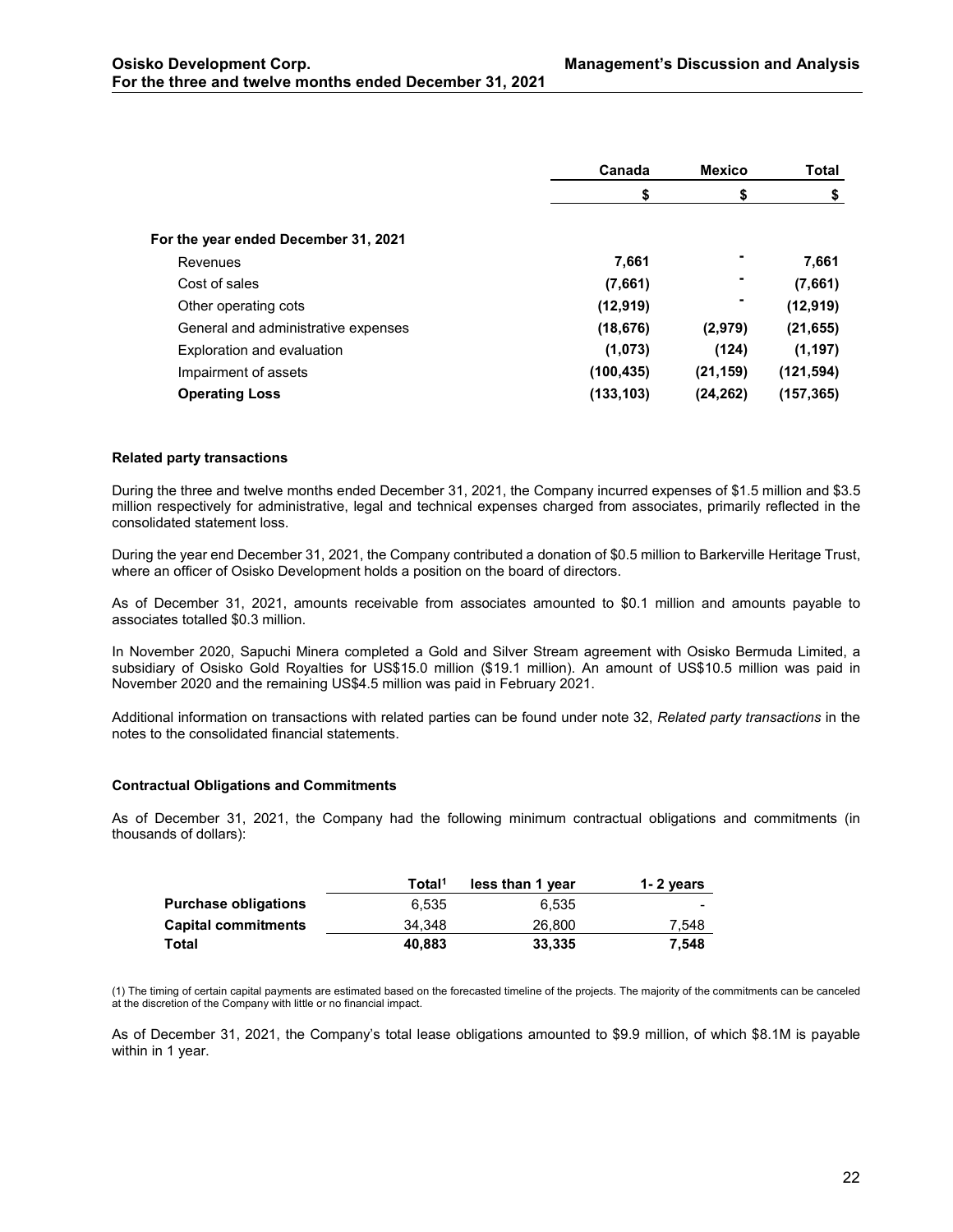# <span id="page-22-0"></span>**Off-balance Sheet Items**

There are no significant off-balance sheet arrangements, other than contractual obligations and commitments mentioned above.

#### <span id="page-22-1"></span>**Risks and Uncertainties**

The Company's activities, being the acquisition, exploration, and development of mineral properties in Canada and worldwide, is speculative and involves a high degree of risk. Certain factors, including but not limited to the ones below, could materially affect the Company financial condition and/or future operating results, and could cause actual events to differ materially from those described in forward-looking statements made by or related to the Company. Refer to the *"Cautionary Note Regarding Forward-Looking Information"* for more information. The reader should carefully consider these risks as well as the information disclosed in the Company's consolidated financial statements.

There are important risks which management believes could impact the Company's activities. For information on risks and uncertainties, please also refer to the *Risk Factors* section of the restated *Annual Information Form* filed by the Company on May 24, 2022 that can be found on SEDAR [\(www.sedar.com\)](http://www.sedar.com/) under Osisko Development's issuer profile.

#### *Osisko Development's operations are subject to financing risks and additional financing may result in dilution or partial sale of assets*

Osisko Development's operations are subject to financing risks. At the present time, the Company has exploration and development assets which may generate periodic revenues through test mining but has no mines in the commercial production stage. The Company cautions that test mining at its operations could be suspended at any time. The Company's ability to explore for and find potential economic projects, and then to bring them into production, is highly dependent upon its ability to raise equity and debt capital in the financial markets. Any projects that the Company develops will require significant capital expenditures. To obtain such funds, the Company may sell additional securities including, but not limited to, the Company's shares or some form of convertible security, the effect of which could result in a substantial dilution of the equity interests of the Company's Shareholders. Alternatively, the Company may also sell a part of its interest in an asset in order to raise capital. There is no assurance that the Company will be able to raise the funds required to continue its exploration programs and finance the development of any potentially economic deposit that is identified on acceptable terms or at all. The failure to obtain the necessary financing could have a material adverse effect on the Company's growth strategy, results of operations, financial condition and project scheduling.

#### *Risks related to mining operations*

Mining operations are and will be subject to all the hazards and risks normally incidental to exploration, development and production of mineral resources and mineral reserves including unusual or unexpected geological formations and other conditions such as formation pressures, fire, power outages, flooding, explosions, cave-ins, landslides and the inability to obtain suitable machinery, equipment or labour, any of which could result in work stoppages, damage to property, and possible environmental damage that even a combination of careful evaluation, experience and knowledge may not eliminate or adequately mitigate. The Company may be subject to liability for pollution, cave-ins or hazards against which it cannot insure or against which it may elect not to insure. The payment of such liabilities may have a material adverse effect on the financial position of the Company.

Major expenditures are required to develop metallurgical processes and to construct mining and processing facilities at a particular site. Whether a mineral deposit will be commercially viable depends on a number of factors, some of which are: the particular attributes of the deposit, such as size, grade and proximity to infrastructure; metal prices, which are highly volatile; and governmental regulations, including those relating to prices, taxes, royalties, land tenure, land use, allowable production, importing and exporting of minerals and environmental protection.

#### *Operations Not Supported by a Feasibility Study*

Certain operations described herein, including the test mining at Bonanza Ledge II, processing of the stockpile at the Sapuchi mine, and ongoing test mining being carried out by the current owners of the Trixie mine, have been operated without the benefit of a feasibility study including mineral reserves, demonstrating economic and technical viability (and in the case of Sapuchi and Trixie without the benefit of a technical report demonstrating the existence of a mineral resource), and, as a result there may be increased uncertainty of achieving any particular level of recovery of material or the cost of such recovery. Historically, such projects have a much higher risk of economic and technical failure. There is no guarantee that commercial production will commence, continue as anticipated or at all or that anticipated production costs will be achieved. The failure to commence or continue production would have a material adverse impact on the Company's ability to generate revenue and cash flow to fund operations. Failure to achieve the anticipated production costs would have a material adverse impact on the Company's cash flow and potential profitability. In continuing current operations at Bonanza Ledge II, commencing processing at Sapuchi, and, if applicable, continuing operations at the Trixie mine, as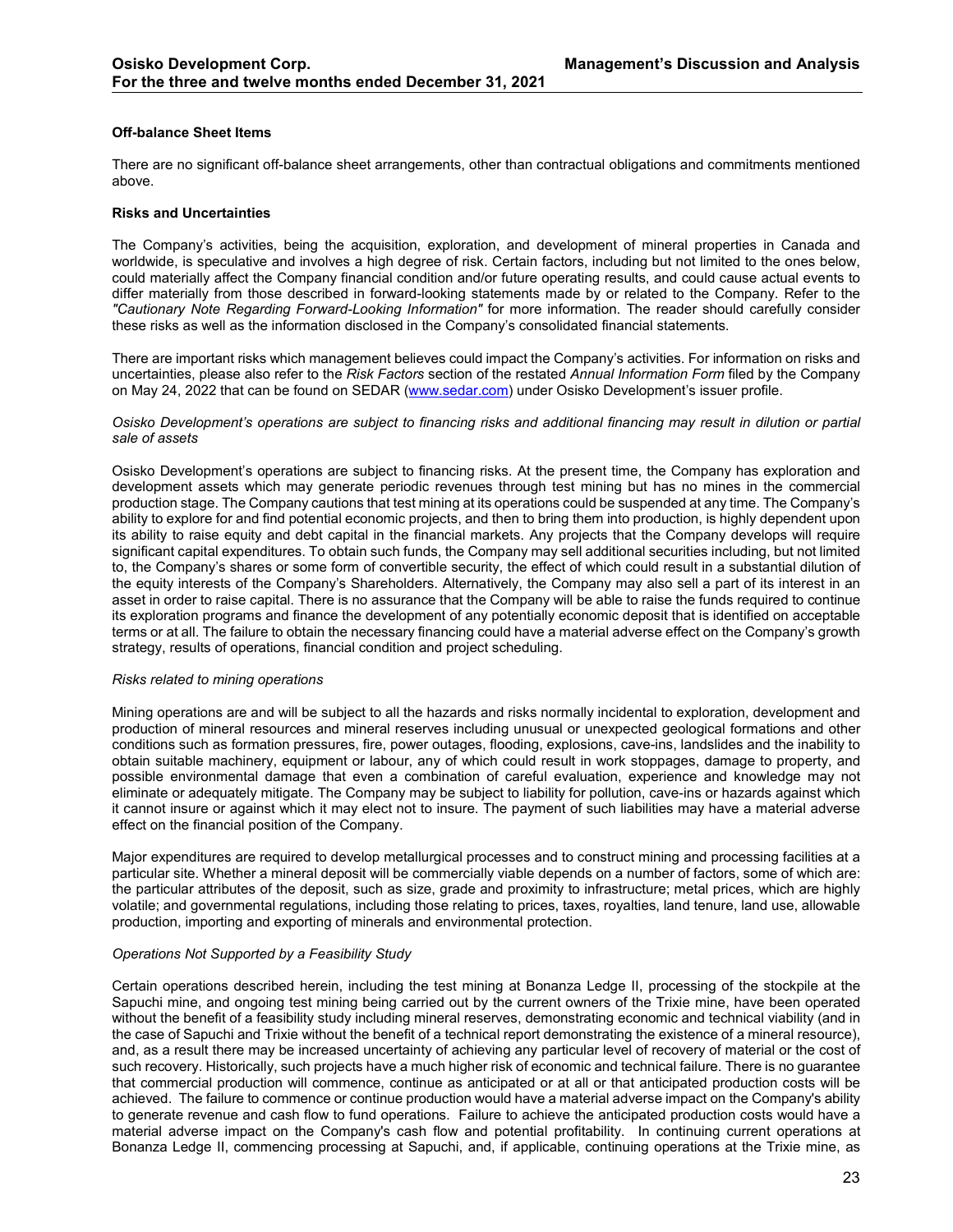contemplated, the Company will not be basing its decision to continue such operations on a feasibility study of mineral reserves demonstrating economic and technical viability (and in the case of Sapuchi and Trixie without the benefit of a technical report demonstrating the existence of a mineral resource).

## *Operating Cash Flow*

The Company has negative cash flow from operations. If additional funds are needed, there is no assurance that additional capital or other types of financing will be available or that these financings will be on terms at least as favourable to the Company as those previously obtained, or at all.

#### *Industry Conditions*

The exploration for and development of mineral deposits involve significant risks and while the discovery of an ore body may result in substantial rewards, few properties that are explored are ultimately developed into producing mines. All of the Company's properties are in the development or exploration stage and the Company is presently not exploiting any of its properties and its future success will depend on its capacity to generate revenues from an exploited property.

The discovery of mineral deposits depends on a number of factors, including the professional qualification of its personnel in charge of exploration. Whether a mineral deposit will be commercially viable depends on a number of factors, some of which are the particular attributes of the deposit, such as size, grade and proximity to infrastructure, as well as metal prices which are highly cyclical and government regulations, including regulations relating to prices, taxes, royalties, land tenure, land use, importing and exporting of minerals and environmental protection. In the event that the Company wishes to commercially exploit one of its properties, the exact effect of these factors cannot be accurately predicted, but the combination of these factors may result in the Company not receiving an adequate return on invested capital. The Company's operations will be subject to all the hazards and risks normally encountered in the exploration and development of mineral deposits. Mining operations generally involve a high degree of risk, including unusual and unexpected geologic formations.

#### *Regulatory Matters*

The Company's activities are subject to governmental laws and regulations. These activities can be affected at various levels by governmental regulation governing prospecting and development, price control, taxes, labour standards and occupational health, expropriation, mine safety and other matters. Exploration and commercialization are subject to various federal, provincial and local laws and regulations relating to the protection of the environment. These laws impose high standards on the mining industry to monitor the discharge of wastewater and report the results of such monitoring to regulatory authorities, to reduce or eliminate certain effects on or into land, water or air, to progressively rehabilitate mine properties, to manage hazardous wastes and materials and to reduce the risk of worker accidents.

Failure to comply with applicable laws and regulations may result in civil or criminal fines or penalties or enforcement actions, including orders issued by regulatory or judicial authorities enjoining or curtailing operations or requiring corrective measures, installation of additional equipment or remedial actions, any of which could result in significant expenditures. The Company may also be required to compensate private parties suffering loss or damage by reason of a breach of such laws, regulations or permitting requirements. It is also possible that future laws and regulations, or more stringent enforcement of current laws and regulations by governmental authorities, could cause additional expense, capital expenditures, restrictions on or suspensions of the Company's activities and delays in the exploration and development of the projects and properties.

Amendments to current laws, regulations and permits governing operations and activities of mining companies, or more stringent implementation thereof, could have a material adverse impact on the Company and cause increases in capital expenditures or development costs or require abandonment or delays in development of new mining properties.

#### *The Company is subject to currency fluctuations that may adversely affect the financial position of the Company.*

The Company is subject to currency risks. The Company's functional currency is the Canadian dollar, which is exposed to fluctuations against other currencies. The Company's activities are located in Canada and Mexico, and as such many of its expenditures and obligations are denominated in U.S. dollars and Mexican pesos. The Company maintains its principal office in Montreal (Canada), maintains cash accounts in Canadian dollars, U.S. dollars and Mexican pesos and has monetary assets and liabilities in Canadian dollars, U.S. dollars and Mexican pesos.

The Company's assets and liquidities are significantly affected by changes in the Canadian/U.S. dollar and Canadian/Mexican peso exchange rates. Most expenses are currently denominated in Canadian dollars and Mexican pesos. Exchange rate movements can therefore have a significant impact on the Company's costs. The appreciation of non-Canadian dollar currencies against the Canadian dollar can increase the costs of the Company's activities.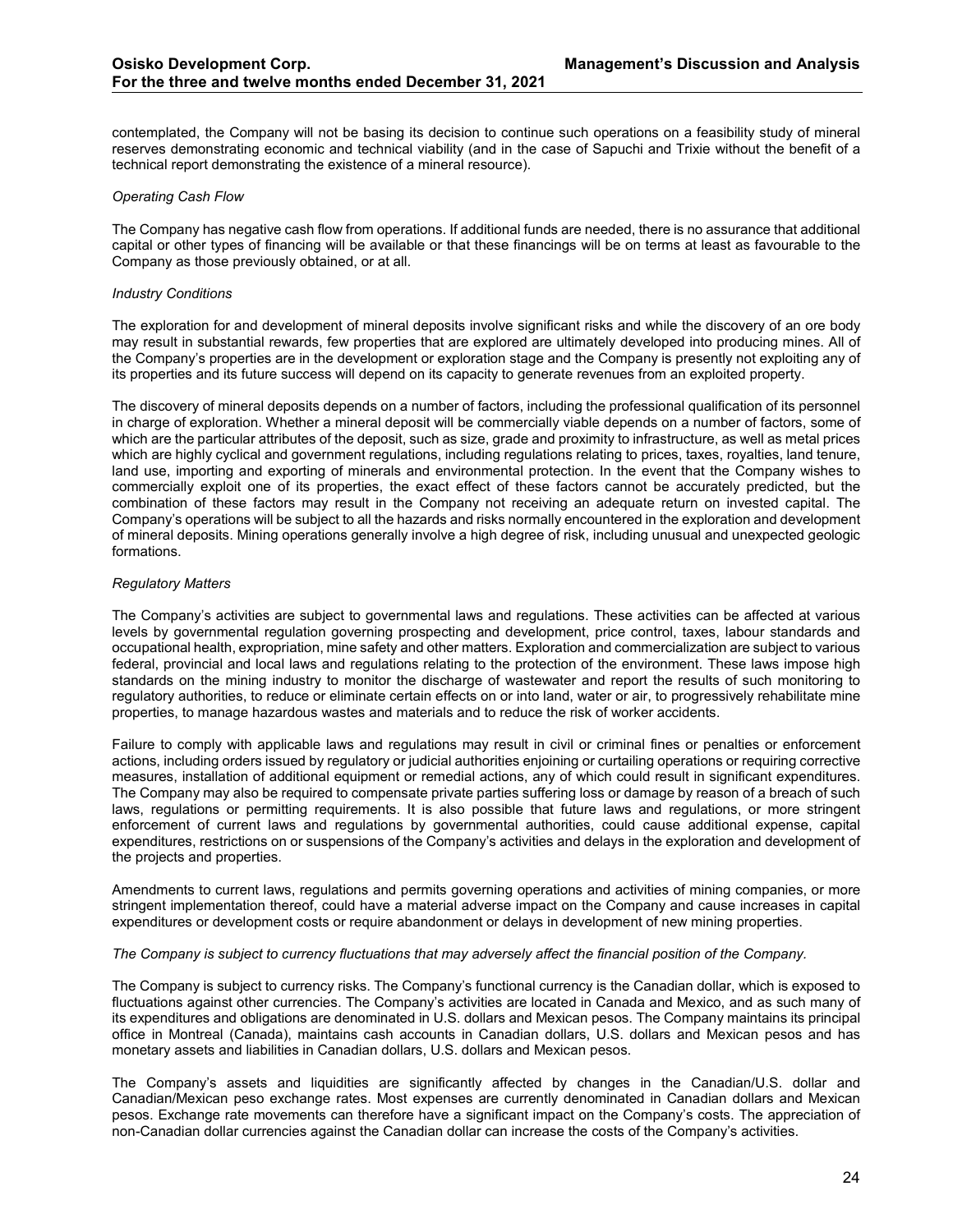*The Company is subject to taxation in multiple jurisdictions and adverse changes to the taxation laws of such jurisdictions could have a material adverse effect on its profitability*

The Company has operations and conducts business in multiple jurisdictions and it is subject to the taxation laws of each such jurisdiction. These taxation laws are complicated and subject to change. The Company may also be subject to review, audit and assessment in the ordinary course. Any such changes in taxation law or reviews and assessments could result in higher taxes being payable or require payment of taxes due from previous years, which could adversely affect the Company's liquidities. Taxes may also adversely affect the Company's ability to repatriate earnings and otherwise deploy its assets.

#### *The Company's exploration and developing properties that are located in jurisdictions that are subject to changes in economic and political conditions and regulations in those countries*

The economics of the exploration and development of mining projects are affected by many factors, including the costs of exploration and development, variations of grade of ore discovered, fluctuations in metal prices, foreign exchange rates and the prices of goods and services, applicable laws and regulations, including regulations relating to royalties, allowable production and importing and exporting goods and services. Depending on the price of minerals, the Company may determine that it is neither profitable nor advisable to acquire or develop properties.

The Company's mineral properties are located in Canada and Mexico. Economic and political conditions in these countries could adversely affect the business activities of the Company. These conditions are beyond the Company's control, and there can be no assurances that any mitigating actions by the Company will be effective.

Changing laws and regulations relating to the mining industry or shifts in political conditions may increase the costs related to the Company's activities including the cost of maintaining its properties. Operations may also be affected to varying degrees by changes in government regulations with respect to restrictions on exploration and development activities, price controls, export controls, income taxes, royalties, expropriation of property, environmental legislation (including specifically legislation enacted to address climate change) and mine safety. The effect of these factors cannot be accurately predicted. Economic instability could result from current global economic conditions and could contribute to currency volatility and potential increases to income tax rates, both of which could significantly impact the Company's profitability.

The Company's activities are subject to extensive laws and regulations governing worker health and safety, employment standards, waste disposal, protection of historic and archaeological sites, mine development, protection of endangered and protected species and other matters. Regulators have broad authority to shut down and/or levy fines against facilities that do not comply with regulations or standards.

Risk factors specific to certain jurisdictions are described throughout, including specifically "Security in Mexico". The occurrence of the various factors and uncertainties related to economic and political risks of operating in the Company's jurisdictions cannot be accurately predicted and could have a material adverse effect on the Company.

# *Security in Mexico*

In recent years, criminal activity and violence have increased and continue to increase in parts of Mexico. The mining sector has not been immune to the impact of criminal activity and violence, including in the form of kidnapping for ransom and extortion by organized crime, direct armed robberies of mining operations and the theft and robbery of supply convoys, including specifically for diesel. The Company takes measures to protect employees, property and production facilities from these and other security risks. There can be no assurance, however, that security incidents, in the future, will not have a material adverse effect on our operations.

#### *Some of the Company's mineral assets are located outside of Canada and are held indirectly through foreign affiliates.*

It may be difficult if not impossible to enforce judgments obtained in Canadian courts predicated upon the civil liability provisions of the securities laws of certain provinces against the Company's assets that are located outside of Canada.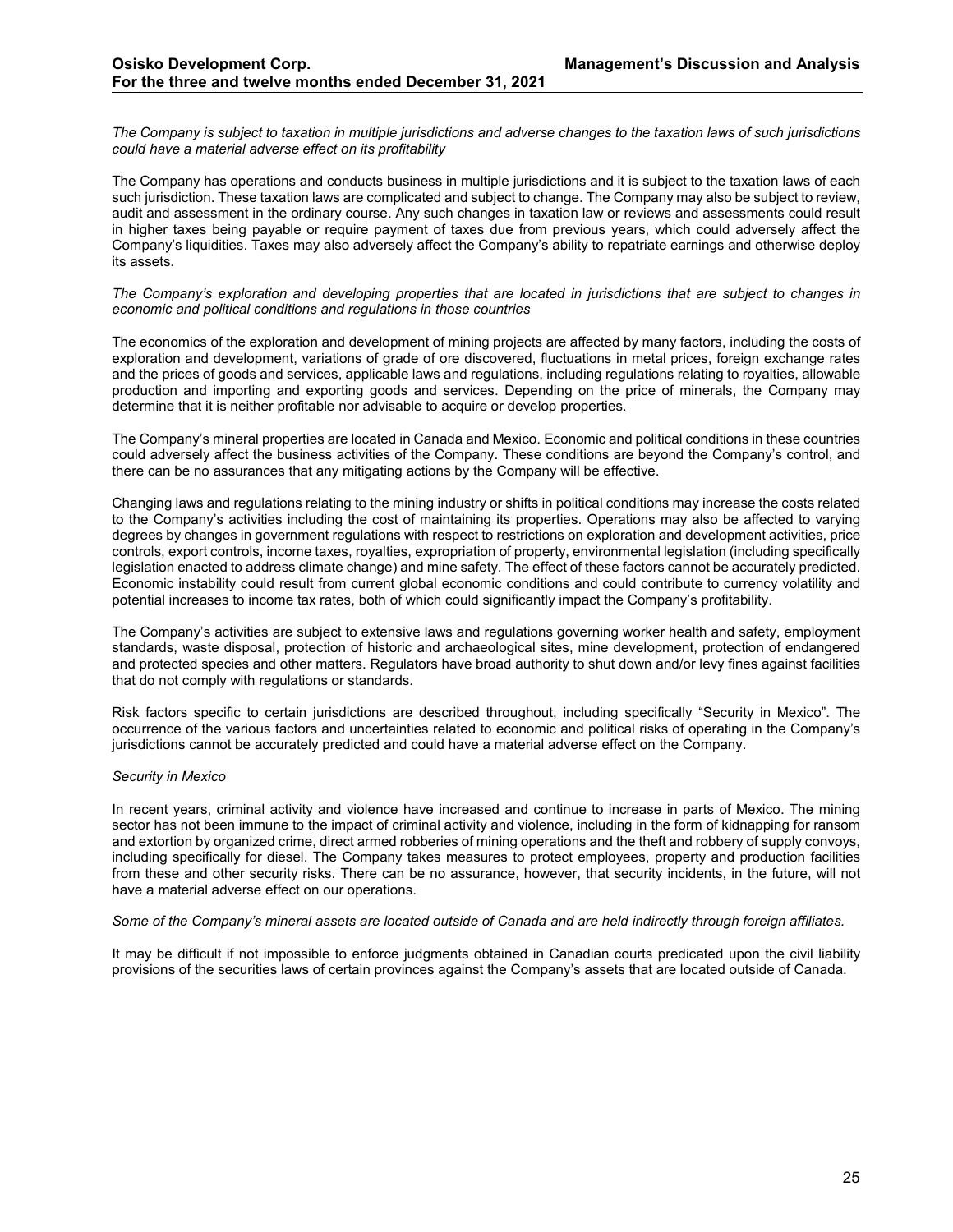#### *Permits, Licences and Approvals*

The operations of the Company require licences and permits from various governmental authorities. The Company believes it holds or is in the process of obtaining all necessary licences and permits to carry on the activities, which it is currently conducting under applicable laws and regulations. Such licences and permits are subject to changes in regulations and in various operating circumstances. There can be no guarantee that the Company will be able to obtain all necessary licences and permits that may be required to maintain its mining activities, construct mines or milling facilities and commence operations of any of its exploration properties. In addition, if the Company proceeds to production on any exploration property, it must obtain and comply with permits and licences which may contain specific conditions concerning operating procedures, water use, the discharge of various materials into or on land, air or water, waste disposal, spills, environmental studies, abandonment and restoration plans and financial assurances. There can be no assurance that the Company will be able to obtain such permits and licences or that it will be able to comply with any such conditions.

#### *Any mergers, acquisitions or joint ventures would be accompanied by risks*

The Company may evaluate from time to time opportunities to merge, acquire and joint venture assets and businesses or conduct any other type of transaction. Global landscape has changed and there are risks associated to such transactions due to liabilities and evaluations with the aggressive timelines of closing transactions from increased competition. There is also a risk that the review and examination process might be inadequate and cause material negative outcomes. These transactions may be significant in size, may change the scale of the Company's business and may expose it to new geographic, political, operating, financial and geological risks. Any transactions would be accompanied by risks, such as the difficulty of assimilating the operations and personnel; the potential disruption of the Company's ongoing business; the inability of management to maximize the financial and strategic position of the Company; the maintenance of uniform standards, controls, procedures and policies; the impairment of relationships with employees, customers and contractors as a result of any integration of new management personnel; dilution of the Company's present shareholders or of its interests in its assets or the decision to grant interests to a joint venture partner; and the potential unknown liabilities. There can be no assurance that the Company would be successful in overcoming these risks or any other problems encountered in connection with such transactions or joint ventures. There may be no right for shareholders to evaluate the merits or risks of any future transaction or joint venture undertaken except as required by applicable laws and regulations.

#### *Proposed Tintic Transaction*

The information about the timeline to complete the Transaction, ability to satisfy or waive on satisfactory terms any conditions to the completion of the Transaction (including but not limited to, TSX-V acceptance of the Transaction), the timeline to reach a definitive agreement with respect to the Stream (if at all), the ability to obtain the financing under the Stream and satisfy or waive on satisfactory terms any conditions to the completion of the Stream financing, the general prospects of Tintic, the utility of the existing infrastructure at Tintic, the utility of historic data, expected investor returns, target gold, the focus of Tintic on achieving gold production, the prospects of shallow mining at Tintic, the ability of exploration (including drilling) to accurately predict mineralization, base metal discoveries, ability to obtain additional financing for project development on satisfactory terms, the investment opportunities presented by Tintic, Tintic achieving production (including near-term timing, if at all), the opportunities presented by the Trixie Mine, its mineralized material deposit and its ability to be mined (including any potential value, if any), Tintic having a pipeline of projects, both historic and new, Tintic's ability to realize upon additional projects (if any), grade estimates, the speculative geology of inferred mineral resources, the ability, if any, to achieve the project economics described herein, the ability, if any, of selective mining methods to capture additional mineable resources and to optimize gold and silver recoveries, the mining and processing strategy; potential mineralization; the ability to realize upon any mineralization in a manner that is economic; the ability to complete any proposed exploration activities and the results of such activities, and any other information herein that is not a historical fact may be "forward-looking statements". These forward-looking statements, by their nature, require Osisko Development to make certain assumptions and necessarily involve known and unknown risks and uncertainties that could cause actual results to differ materially from those expressed or implied in these forward‐looking statements.

#### *Indigenous title claims, rights to consultation/accommodation, and the Company's relationship with local communities may affect the Company's existing exploration and development projects.*

Governments in many jurisdictions must consult with indigenous peoples and First Nations with respect to grants of mineral rights or surface rights and the issuance or amendment of project authorizations. Consultation and other rights of indigenous peoples and first nations may require accommodations, including undertakings regarding employment, royalty payments and other matters. This may affect the Company's ability to acquire, within a reasonable time frame, effective mineral titles or surface rights in these jurisdictions, including in some parts of Canada, in which indigenous or local communities' titles are claimed, and may affect the timetable and costs of development of mineral properties in these jurisdictions. The risk of unforeseen indigenous title claims also could affect exploration and development projects. These legal requirements may also affect the Company's ability to transfer existing projects or to develop new projects.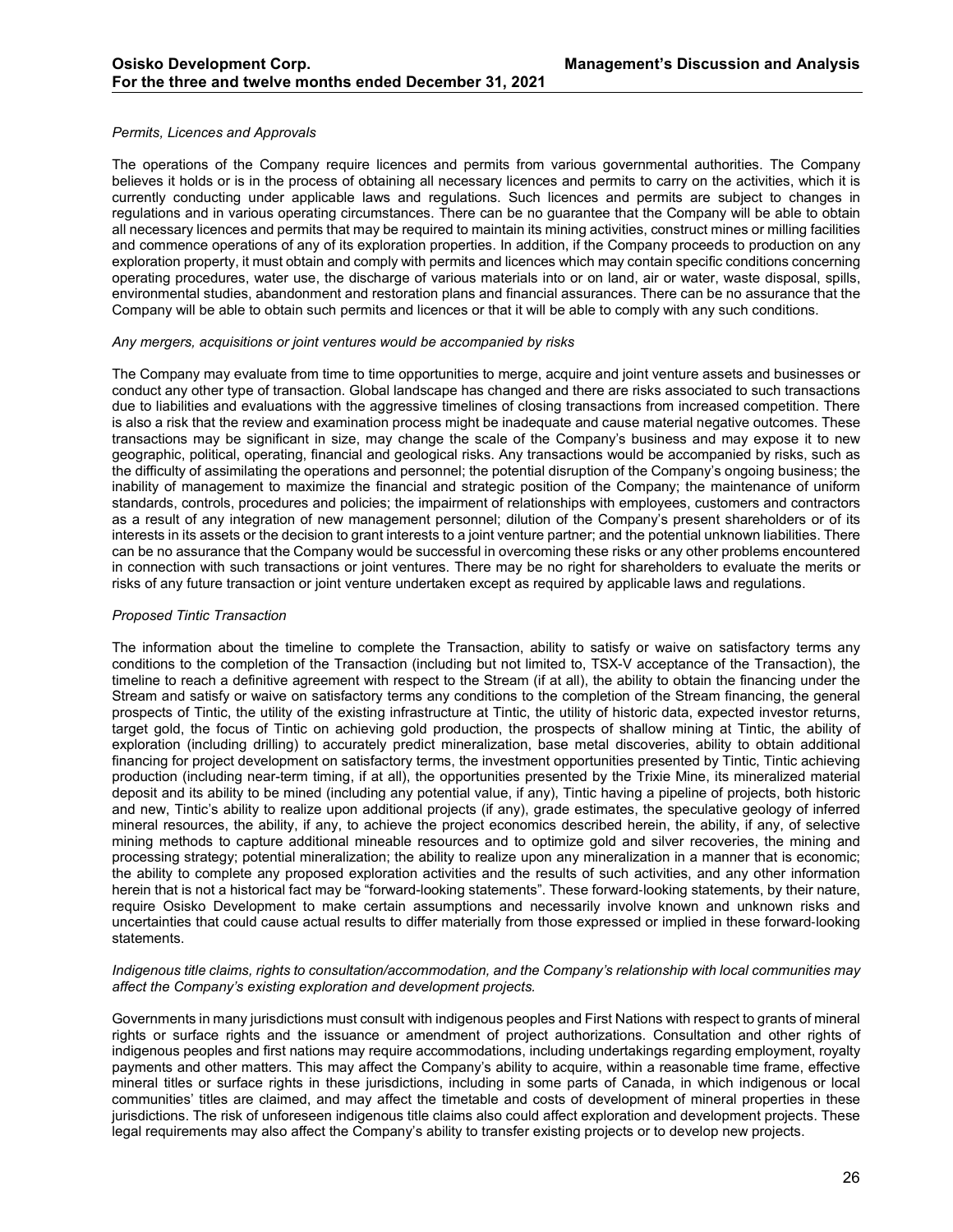The Company's relationship with the communities in which it conducts activities are critical to ensure the future success of its existing activities and the exploration and development of its projects. There is an increasing level of public concern relating to the perceived effect of mining activities on the environment and on communities impacted by such activities. Adverse publicity relating to the mining industry generated by non-governmental organizations and others could have an adverse effect on the Company's reputation or financial condition and may impact its relationship with the communities in which it conducts activities. While the Company is committed to working in a socially responsible manner, there is no guarantee that the Company's efforts in this regard will mitigate this potential risk.

The inability of the Company to maintain positive relationships with local communities may result in additional obstacles to permitting, increased legal challenges, or other disruptive operational issues at any of the Company's projects, and could have a significant adverse impact on the Company's share price and financial condition.

#### *Competition*

The Company activities are directed towards the exploration, evaluation and development of mineral deposits. There is no certainty that the expenditures to be made by the Company will result in discoveries of commercial quantities of mineral deposits. There is aggressive competition within the mining industry for the discovery and acquisition of properties considered to have commercial potential. The Company will compete with other interests, many of which have greater financial resources than it will have, for the opportunity to participate in promising projects. Significant capital investment is required to achieve commercial production from successful exploration efforts, and the Company may not be able to successfully raise funds required for any such capital investment. *The Company may be impacted by Anti-Bribery laws.*

The Canadian Corruption of Foreign Public Officials Act and the U.S. Foreign Corrupt Practices Act and anti-bribery laws in other jurisdictions where we do business, prohibit companies and their intermediaries from making improper payments for the purposes of obtaining or retaining business or other commercial advantage. The Company's policies mandate compliance with these anti-bribery laws, which often carry substantial penalties. The Company operates in jurisdictions that have experienced governmental and private sector corruption to some degree, and, in certain circumstances, strict compliance with anti-bribery laws may conflict with certain local customs and practices. There can be no assurances that the Company's internal control policies and procedures will always protect it from reckless or other inappropriate acts committed by the Company's affiliates, employees or agents. Violations of these laws, or allegations of such violations, could have a material adverse effect on the Company's business, financial position and results of operations.

*Osisko Development may experience difficulty attracting and retaining qualified management to grow its business, which could have a material adverse effect on the Company's business and financial condition.*

The Company is dependent on certain members of Management, particularly its Chief Executive Officer. The loss of their services could adversely affect the Company.

The Company is dependent on the services of key executives and other highly skilled personnel focused on advancing its corporate objectives as well as the identification of new opportunities for growth and funding. The loss of these persons or its inability to attract and retain additional highly skilled employees required for its activities may have a material adverse effect on the Company's business and financial condition. Further, while certain of the Company's officers and directors have experience in the exploration, development and operation of mineral properties, the Company remains highly dependent upon contractors and third parties in the performance of their exploration and development activities. There can be no guarantee that such contractors and third parties will be available to carry out such activities on behalf of the Company or be available upon commercially acceptable terms.

#### *Conflicts of Interest*

Certain directors and officers of the Company also serve as directors and officers of other companies involved in natural resource exploration and development; consequently, there is a possibility that such directors and officers will be in a position of conflict of interest. Any decision made by such directors and officers involving the Company will be made in accordance with their duties and obligations to deal fairly and in good faith with the Company and such other companies. In addition, such directors and officers will declare, and refrain from voting on, any matter in which such directors and officers may have a material conflict of interest.

#### *Uninsured Hazards*

The Company could be held responsible for certain events including environmental pollution, cave-ins or other hazards against which a corporation such as the Company cannot insure or against which it may elect not to insure, taking into consideration the importance of the premiums or other reasons. The payment of amounts relating to liability of the aforementioned hazards could cause the loss of the Company's assets.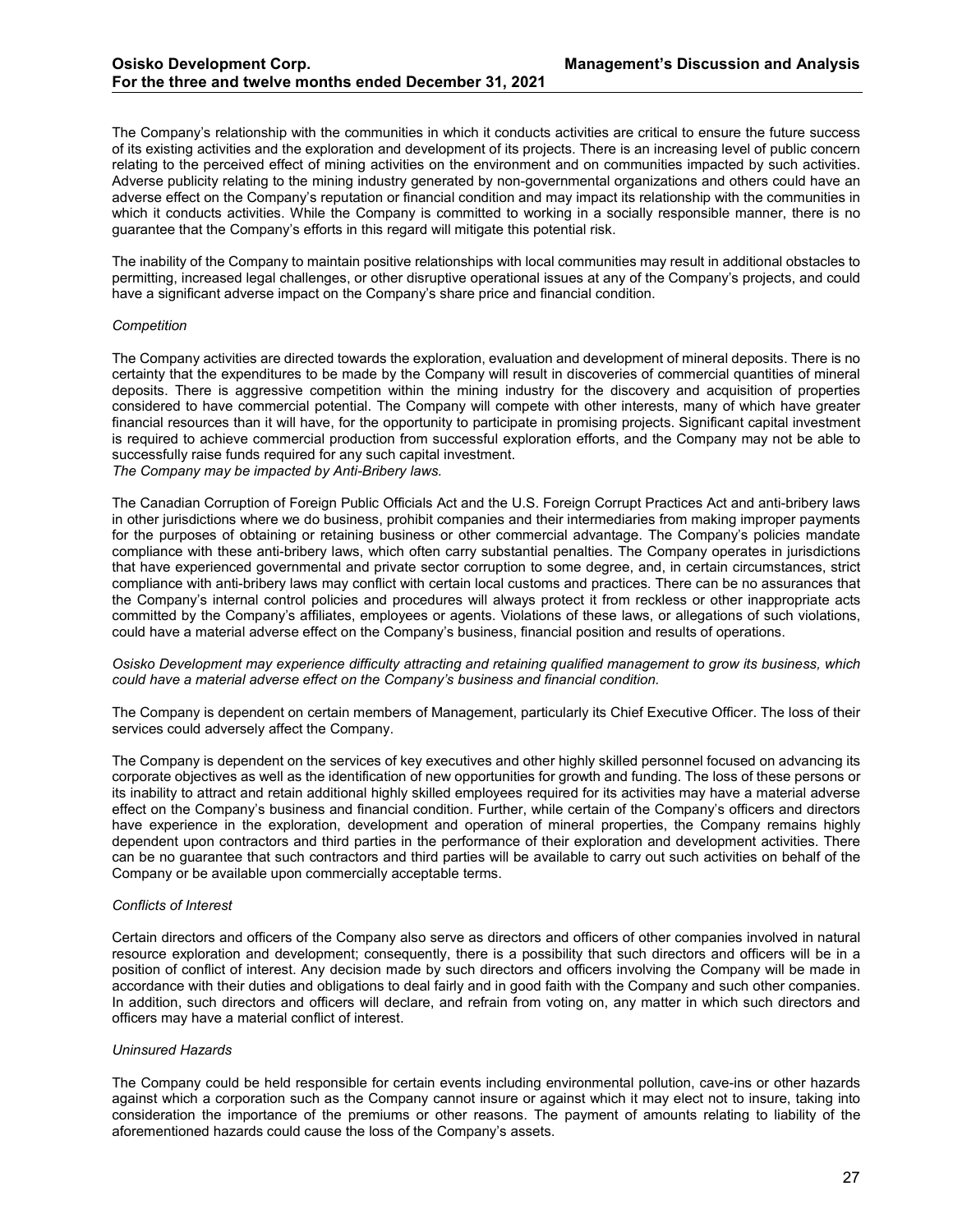#### *Mineral resource and mineral reserve estimates have inherent uncertainty*

Mineral resource and mineral reserve figures are only estimates. Such estimates are expressions of judgment based on knowledge, mining experience, analysis of drilling results and industry practices. While the Company believes that the mineral resource and mineral reserve estimates, as applicable, in respect of properties in which the Company holds a direct interest reflect best estimates, the estimating of mineral resources and mineral reserves is a subjective process and the accuracy of mineral resource and mineral reserve estimates is a function of the quantity and quality of available data, the accuracy of statistical computations, and the assumptions used and judgments made in interpreting available engineering and geological information. There is significant uncertainty in any mineral resource and mineral reserve estimate and the actual deposits encountered and the economic viability of a deposit may differ materially from estimates. Estimated mineral resources and mineral reserves may have to be re-estimated based on changes in prices of gold or other minerals, further exploration or development activity or actual production experience. This could materially and adversely affect estimates of the volume or grade of mineralization, estimated recovery rates or other important factors that influence such estimates. In addition, mineral resources are not mineral reserves and there is no assurance that any mineral resource estimate will ultimately be reclassified as proven or probable mineral reserves. Mineral resources which are not mineral reserves do not have demonstrated economic viability.

#### *Economics of developing mineral properties*

Mineral exploration and development is speculative and involves a high degree of risk. While the discovery of an ore body may result in substantial rewards, few properties which are explored are commercially mineable and ultimately developed into producing mines. There is no assurance that any exploration properties will be commercially mineable.

Should any mineral resources exist, substantial expenditures will be required to confirm mineral reserves which are sufficient to commercially mine and to obtain the required environmental approvals and permitting required to commence commercial operations. The decision as to whether a property contains a commercially viable mineral deposit and should be brought into production will depend upon the results of exploration programs, preliminary economic assessment and/or feasibility studies, and the recommendations of duly qualified engineers and/or geologists, all of which involves significant expense. This decision will involve consideration and evaluation of several significant factors including, but not limited to: (a) costs of bringing a property into production, including exploration and development work, preparation of, if applicable, preliminary economic assessment and production feasibility studies and construction of production facilities; (b) availability and costs of financing; (c) ongoing costs of production; (d) metal prices; (e) environmental compliance regulations and restraints (including potential environmental liabilities associated with historical exploration activities); and (f) political climate and/or governmental regulation and control. Development projects are also subject to the successful completion of engineering studies, issuance of necessary governmental permits, and availability of adequate financing. Development projects have no operating history upon which to base estimates of future cash flow.

#### *Factors beyond the control of Osisko Development*

The potential profitability of mineral properties is dependent upon many factors beyond the Company's control. For instance, world prices of and markets for minerals are unpredictable, highly volatile, potentially subject to governmental fixing, pegging and/or controls and respond to changes in domestic, international, political, social and economic environments. Another factor is that rates of recovery of minerals from mined ore (assuming that such mineral deposits are known to exist) may vary from the rate experienced in tests and a reduction in the recovery rate will adversely affect profitability and, possibly, the economic viability of a property. Profitability also depends on the costs of operations, including costs of labour, equipment, electricity, environmental compliance or other production inputs. Such costs will fluctuate in ways the Company cannot predict and are beyond the Company's control, and such fluctuations will impact on profitability and may eliminate profitability altogether. Additionally, due to worldwide economic uncertainty, the availability and cost of funds for development and other costs have become increasingly difficult, if not impossible, to project. These changes and events may materially affect the financial performance of the Company and they may also negatively impact the project schedule.

#### *Osisko Development may be subject to liability or sustain loss for certain risks and hazards against which it does not or cannot economically insure*

Mining is capital intensive and subject to a number of risks and hazards, including environmental pollution, accidents or spills, industrial and transportation accidents, labour disputes, changes in the regulatory environment, natural phenomena (such as inclement weather conditions, earthquakes, pit wall failures and cave-ins) and encountering unusual or unexpected geological conditions. Such risk and hazards might impact the Company's business. Consequently, many of the foregoing risks and hazards could result in damage to, or destruction of, the Company's mineral properties or future processing facilities, personal injury or death, environmental damage, delays in or interruption of or cessation of their exploration or development activities, delay in or inability to receive required regulatory approvals, or costs, monetary losses and potential legal liability and adverse governmental action. Osisko Development may be subject to liability or sustain loss for certain risks and hazards against which it does not or cannot insure or against which it may reasonably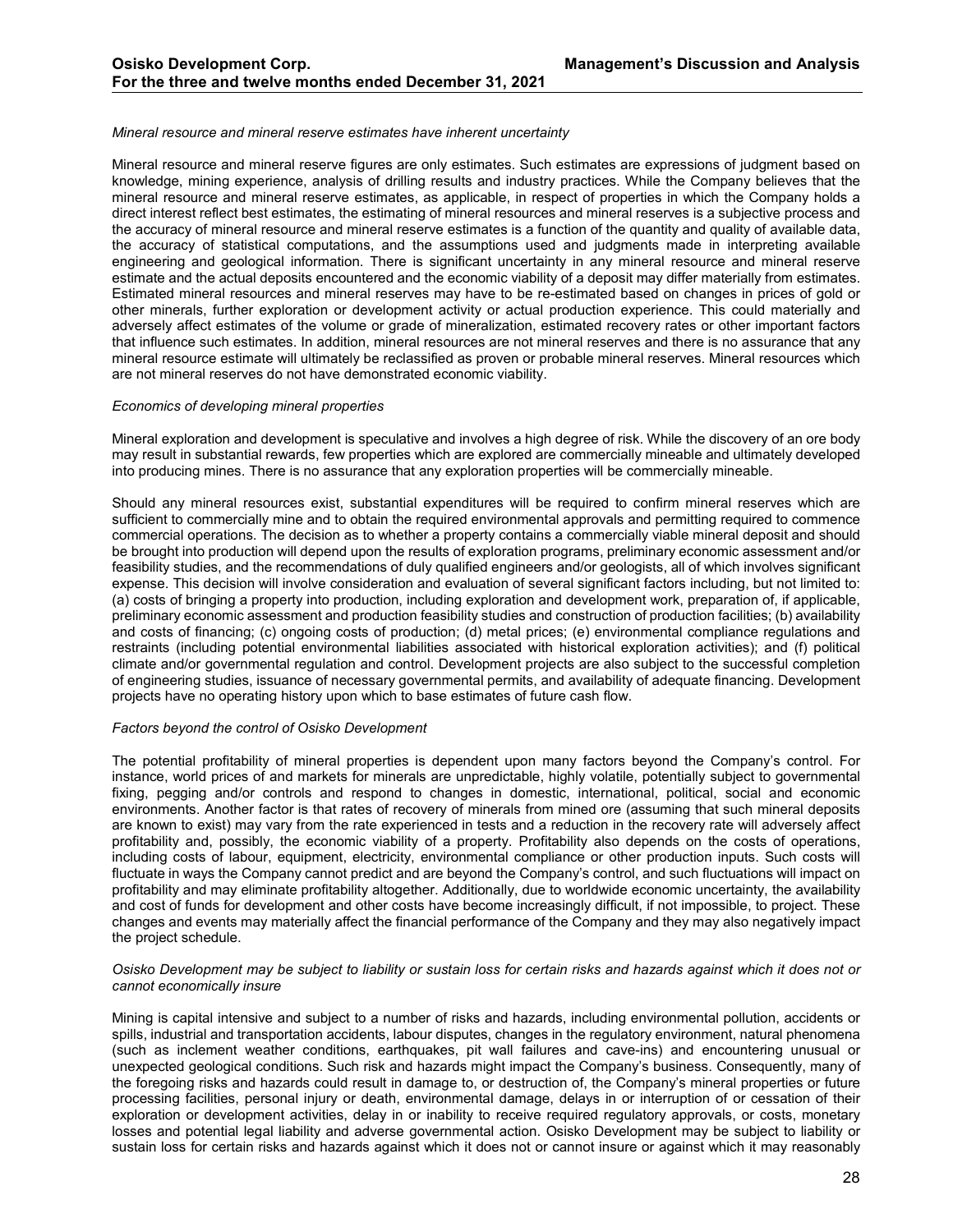elect not to insure because of the cost. This lack of insurance coverage could result in material economic harm to the Company.

# *Environmental risks and hazards*

Osisko Development is subject to environmental regulation in the jurisdictions in which it operates. These regulations mandate, among other things, the maintenance of air and water quality standards and land reclamation. They also set forth limitations on the general, transportation, storage and disposal of solid and hazardous waste. Environmental legislation is evolving in a manner which will require stricter standards and enforcement, increased fines and penalties for non-compliance, more stringent environmental assessments of proposed projects and a heightened degree of responsibility for companies and their officers, directors and employees. There is no assurance that future changes in environmental regulation, if any, will not adversely affect the Company's operations. Environmental hazards may exist on the properties which are unknown to the Company at present and which have been caused by previous or existing owners or operators of the properties. Reclamation costs are uncertain and planned expenditures estimated by management may differ from the actual expenditures required.

# *Fluctuation in market value of Osisko Development Common Shares*

The market price of Osisko Development Common Shares is affected by many variables not directly related to the corporate performance of the Company, including the strength of the economy generally, the availability and attractiveness of alternative investments, and the breadth of the public market for the stock. The effect of these and other factors on the market price of the Osisko Development Shares in the future cannot be predicted and may cause decreases in asset values, which may result in impairment losses.

# <span id="page-28-0"></span>**Disclosure Controls and Procedures**

Management has established processes to provide them sufficient knowledge to support representations that they have exercised reasonable diligence that (i) the consolidated financial statements do not contain any untrue statement of material fact or omit to state a material fact required to be stated or that is necessary to make a statement not misleading in light of the circumstances under which it is made, as of the date of and for the periods presented by the consolidated financial statements; and (ii) the consolidated financial statements fairly present in all material respects the financial condition, results of operations and cash flows of the Company, as of the date of and for the periods presented.

In contrast to the certificate required for non-venture issuers under National Instrument 52-109 Certification of Disclosure in Issuers' Annual and Interim Filings (NI 52-109), this Venture Issuer Basic Certificate does not include representations relating to the establishment and maintenance of disclosure controls and procedures ("DC&P") and internal control over financial reporting ("ICFR"), as defined in NI 52-109. In particular, the certifying officers filing this certificate are not making any representations relating to the establishment and maintenance of:

i) controls and other procedures designed to provide reasonable assurance that information required to be disclosed by the issuer in its annual filings, interim filings or other reports filed or submitted under securities legislation is recorded, processed, summarized and reported within the time periods specified in securities legislation; and

ii) a process to provide reasonable assurance regarding the reliability of financial reporting and the preparation of financial statements for external purposes in accordance with the issuer's accounting policies.

The issuer's certifying officers are responsible for ensuring that processes are in place to provide them with sufficient knowledge to support the representations they are making in this certificate. Investors should be aware that inherent limitations on the ability of certifying officers of a venture issuer to design and implement on a cost effective basis DC&P and ICFR as defined in NI 52-109 may result in additional risks to the quality, reliability, transparency and timeliness of interim and annual filings and other reports provided under securities legislation.

# <span id="page-28-1"></span>**Basis of Presentation of the consolidated Financial Statements**

These accompanying consolidated financial statements have been prepared in accordance with the *International Financial Reporting Standards ("IFRS")* as issued by the *International Accounting Standards Board ("IASB")*. The accounting policies, methods of computation and presentation applied in these consolidated financial statements are detailed in the financial statements notes.

The comparative financial information presented prior to November 25, 2020 represent the carve-out financial information of the mining assets of Osisko Gold Royalties and reflect the activities, assets and liabilities of the Osisko contributed assets on a "carved-out" basis, rather than representing the legal form applicable at the time.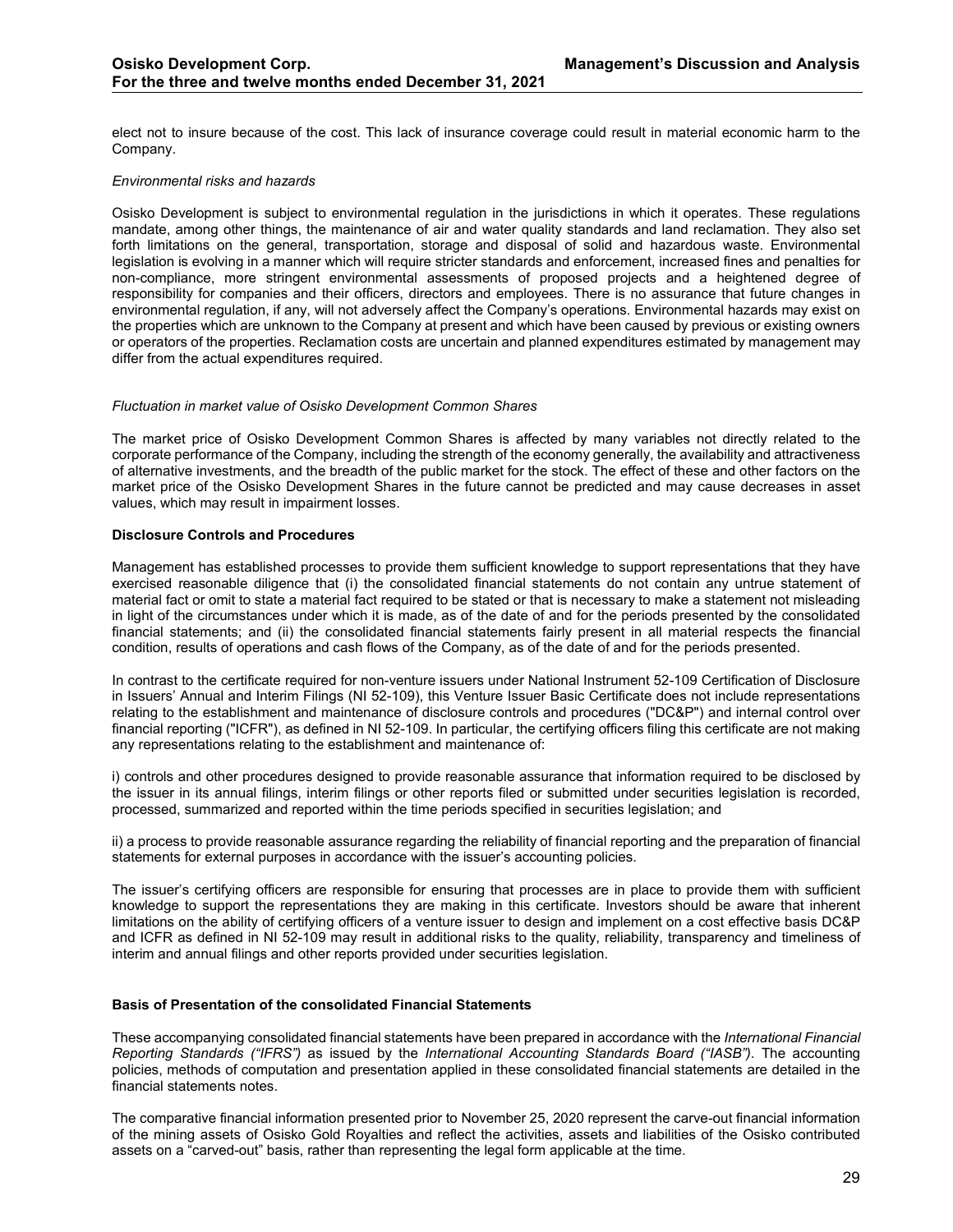#### Amendments to IAS 1 *Presentation of Financial Statements*

The IASB has made amendments to IAS 1 *Presentation of Financial Statements* which uses a consistent definition of materiality throughout IFRS and the *Conceptual Framework for Financial Reporting*, clarify when information is material and incorporate some of the guidance in IAS 1 about immaterial information. In particular, the amendments clarify that information is material if omitting, misstating or obscuring it could reasonably be expected to influence decisions that the primary users of general purpose financial statements make on the basis of those financial statements, which provide financial information about a specific reporting entity. Materiality depends on the nature or magnitude of information, or both. An entity assesses whether information, either individually or in combination with other information, is material in the context of its financial statements taken as a whole. The Company adopted IAS 1 on January 1, 2020, which did not have a significant impact on the consolidated financial statements disclosures.

#### <span id="page-29-0"></span>**Critical Accounting Estimates and Judgements**

Estimates and assumptions are continually evaluated and are based on historical experience and other factors, including expectations of future events that are believed to be reasonable under the circumstances. The determination of estimates requires the exercise of judgement based on various assumptions and other factors such as historical experience and current and expected economic conditions. Actual results could differ from those estimates.

Critical accounting estimates and assumptions as well as critical judgements in applying the Company's accounting policies are detailed in the consolidated financial statements for the year ended December 31, 2021 and 2020.

#### <span id="page-29-1"></span>**Financial Instruments**

All financial instruments are required to be measured at fair value on initial recognition. The fair value is based on quoted market prices, unless the financial instruments are not traded in an active market. In this case, the fair value is determined by using valuation techniques like discounted cash flows, the Black-Scholes option pricing model or other valuation techniques. Measurement in subsequent periods depends on the classification of the financial instrument. A description of financial instruments and their fair value is included in the consolidated financial statements for the year ended December 31, 2021 and 2020.

#### <span id="page-29-2"></span>**Technical Information**

The scientific and technical information contained in this MD&A has been reviewed and approved by Ms. Maggie Layman who is "Qualified Persons" ("QP") as defined in National Instrument 43-101 – Standards of Disclosure for Mineral Projects.

#### <span id="page-29-3"></span>**Share Capital Structure**

As of the date of this MD&A, the following number of common shares of the Company and other securities of the Company exercisable for common shares of the Company are outstanding:

| <b>Securities</b>                  | <b>Common shares on exercise</b> |
|------------------------------------|----------------------------------|
| Common shares                      | 47,593,251                       |
| Stock options                      | 674.334                          |
| RSU's                              | 342.220                          |
| DSU's                              | 79.784                           |
| Warrants $(1)$                     | 8.105.075                        |
| <b>Fully diluted share capital</b> | 56,794,664                       |

(1) As a result of the share consolidation that took effect on May 4, 2022 which consisted of three (3) old common shares for one (1) new common share with, each whole warrant entitling the holder to purchase one-third (1/3) of a common share. Accordingly, a warrant holder will be required to exercise three (3) whole warrants in order to purchase one whole common share. The figure stated in the table above reflects the number of common shares to be issued upon the exercise of said warrants.